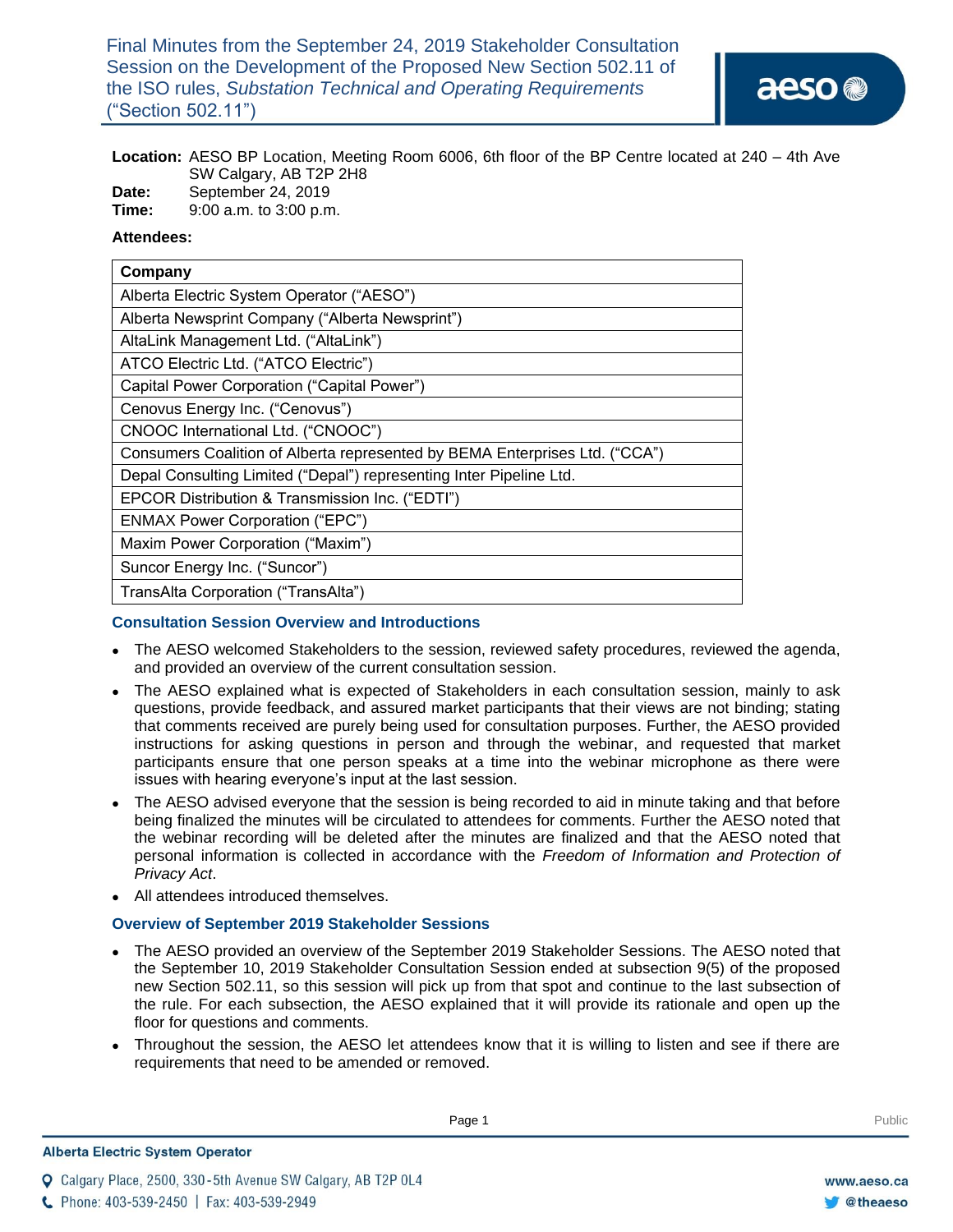#### **Insulation Requirements (continued)**

- The AESO reviewed the subsection 9(5) and its preferred rationale.
- There was a discussion on the insulation material:
	- Capital Power asked if the AESO has a preference on insulator material to use. For example, glass versus porcelain versus polymer.
	- The AESO noted it will leave that up to the market participant; however, the AESO's only requirement is that market participants give consideration to contamination.

#### **Terminal Components**

- The AESO explained the proposed requirement for terminal components: that the terminal component connecting either a bulk transmission line or a transformer cannot limit the ampacity rating of the facility, whether it the bulk transmission line or the transformer. The AESO noted that this should fall under good design practice. The AESO also explained its rationale that there have been problems at older substations when terminal components are the limiting component. The transmission lines may have been built to a capacity beyond what was immediately required, and may have been built larger to minimize losses on the grid and equipment that was rated less than the actual transmission line. The AESO noted that it has been involved in many situations where it was required to upgrade bits and pieces of substations to get the full capacity out, for example jumpers and current transformers ("CT"). The AESO noted that upgrading equipment can become a big undertaking because there may not be the space available and it may be hard to shut down the associated transmission line. The AESO also commented that subsection 10 is geared towards basic static and emergency ratings; that there is no mention of dynamic line ratings; and that if the AESO were interested in pursuing dynamic line ratings it would be a standalone project.
- There was a discussion about whether or not the requirement was appropriate for radially-connected substations:
	- Capital Power mentioned that this topic has come up on two substations that Capital Power owns in Alberta, which are both radially connected to the Alberta interconnected electric system ("AIES"). Capital Power noted that AltaLink has transmission lines that are limited by CTs, and that it would not be compliant with the requirement. Capital Power gave the example of a transmission line that is rated for 400 or 500 MVA, but that is limited by a CT to 200 MVA.
	- ATCO Electric asked Capital Power if it is speaking about radially-connected transmission lines and noted that the rule is about bulk transmission lines. ATCO Electric further noted that if Capital Power's connection was an in-and-out connection configuration, then their CTs could limit the ability of that transmission line to flow power; however, since it is a radially-connected transmission line, this is not how to interpret this rule.
	- Capital Power noted that it understood the comment; however, asked how the AESO plans to manage the situation since Capital Power's CT don't have to comply with Section 502.3 of the ISO rules, Interconnected Electric System Protection Requirements ("Section 502.3"), but AltaLink will have to report non-compliance to the AESO.
	- The AESO answered that currently, the proposed new Section 502.11 is not in place, so there are no compliance issues with the proposed new Section 502.11. However, for Section 502.3, the AESO expects facility owners to report the most limiting factor on its transmission lines, which may be CTs.
	- Capital Power further noted that it is not just concerned with CTs, that if a radially-connected substation becomes a substation connected via an in-and-out connection configuration, a redesign would be needed as nothing in the design specifies how to have power flow through the substation, so Capital Power would probably need an exemption. Capital Power also noted that there is no rule that requires its substations to be ready to expand in the future or become a network substation.
	- The AESO responded that it understood Capital Power's concerns and that there had been lots of discussion about the topic at past meetings. The AESO stated its position that if the AESO identifies that a particular substation needs to be expanded, then the substation may be required to meet the full requirement and that the AESO can identify this in the project functional specification, whether it is the generator or load substation. However, if the substation remains radially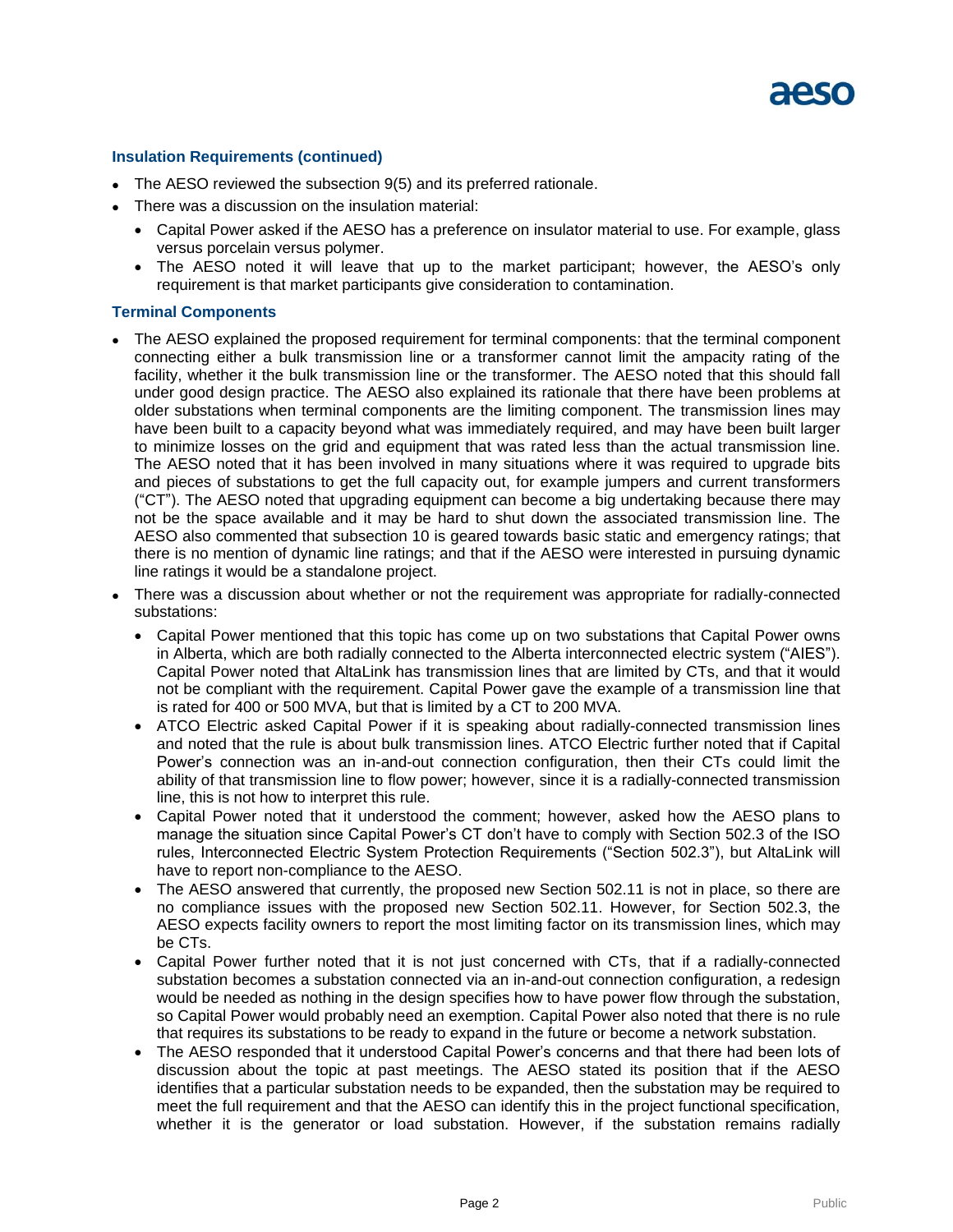connected, then Capital Power has a valid point and that the requirement may not be necessary for radially-connected substations, but it will be for networked facilities.

- EPC commented further to the AESO's response, saying that with a radially-connected transmission line, if it does become a networked transmission line later, the scope modifications and cost will need to be decided at an earlier stage, which would get covered by other mechanisms.
- The AESO confirmed this would be covered in the ISO tariff, but the need for it must be developed in the early stages of the project, much like the AESO does with its transmission projects. Once the need is determined, the AESO works with the market participant to identify and apply the ISO tariff to figure out how much it will cost.
- EPC asked why radial transmission lines would have a greater capacity than the facility it is connecting if the plan is to never make use of the extra capacity of the transmission line.
- The AESO noted that the problem may be transmission line minimum ratings. There is a practical lower rating limit for standard 138 kV and 240 kV transmission circuits. The AESO also noted that transmission line capacity is dealt with in Section 502.2 of the ISO rules, Bulk Transmission Lines ("Section 502.2") and is a bit outside of the scope of the proposed new Section 502.11.

### **Bus Arrangement**

- The AESO presented subsection 11(1), which includes a definition of substation elements used through subsection 11 of the proposed new Section 502.11, specifically that it included different types of transformers, reactive resources, and bulk transmission line terminations. The AESO also noted that it does not plan to define the term formally in the AESO's *Consolidated Authoritative Document Glossary* ("CADG") because it is only used in the proposed new Section 502.11. The AESO explained its rationale for choosing this definition.
- There was a discussion about the size limits chosen for some transformer types in the substation element definition:
	- EPC asked why the definition of substation element included a size limit of 100 MVA or higher for load transformers and does not specify a size limit for generating unit step-up transformers ("GSUs").
	- The AESO explained that 100 MVA or higher was chosen for load transformers because a transformer at this capacity is considered a large transformer that generally impacts the system to a greater degree than transformers that are less than 100 MVA. It did not specify a size for GSUs because the AESO's intent was to identify GSUs as being important facilities. The AESO encouraged attendees to see how the definition is used throughout subsection 11, and if there are still concerns, the concerns can be discussed.
- The AESO presented subsection 11(2), which describes substation element isolation requirements during planned maintenance events. There were no comments from market participants for this subsection.
- The AESO presented subsections 11(3), 11(4), and 11(10), which specify substation element isolation requirements during circuit breaker failure events.
- To help explain the requirements proposed in subsection 11(3), the AESO drew a diagram of a simple 138 kV bus with 4 substation elements connected to it, and noted that, if there were more substation elements added, then isolation equipment, like a bus-tie breaker, would be needed to meet the requirement.
- There were no comments from market participants on subsection 11(3).
- To explain subsection 11(4), the AESO drew a diagram of a 240 kV substation, with 2 transformers, and 2 transmission lines connected to it. The AESO drew an example of a design that would result in the simultaneous tripping of two bulk transmission lines as a result of a breaker failure, and, therefore, would not meet the 11(4) requirement. The AESO also drew an example of a design that would result in one bulk transmission line going out of service when there is a breaker failure, and one that would meet the 11(4) requirement.
- There were no comments from market participants on subsection 11(4).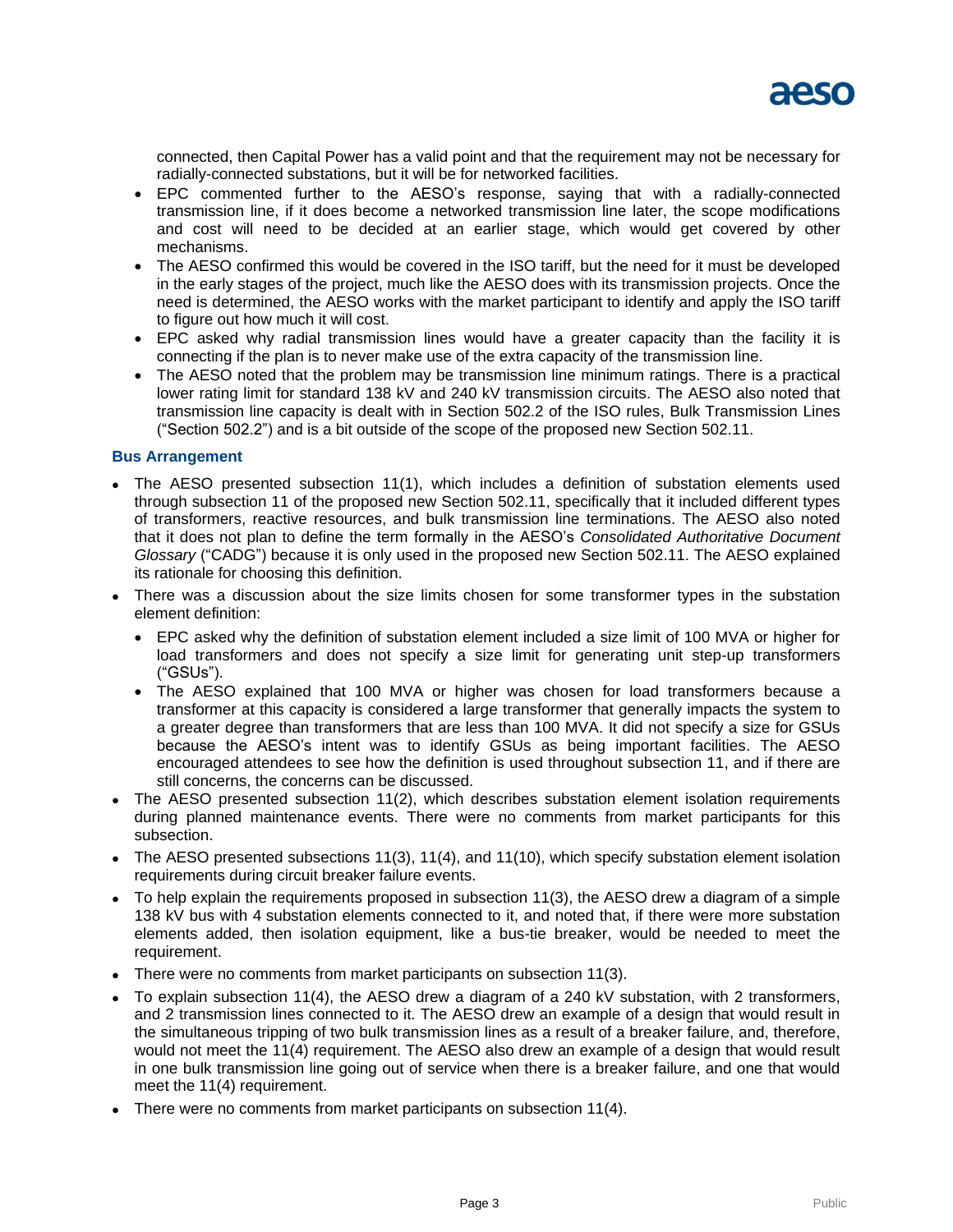

- The AESO explained subsection 11(10), which requires that no more than 2 substation elements are tripped, including GSUs, as a result of this requirement.
- There was a general comment from ATCO Electric about the "breaker-and-a-half design" drawn by the AESO:
	- ATCO Electric noted the AESO diagrams illustrate the Alberta definition of a breaker-and-a-half design whereby transformers are placed on the main buses, which is not the pure breaker-and-ahalf design. ATCO Electric noted that this has been done this way historically to save a breaker, so as a result, now anytime a bus gets taken out of service, a transformer is lost. ATCO Electric further explained that this is an example of where the ISO rules developed by the AESO are specific to Alberta and that the idea is to come up with a facility that is best fit for the Alberta grid, economic environment, and the regulatory environment. ATCO Electric also explained that the workgroup was trying to think of ways to come up with substation rule requirements such that the solutions are economical and practical.
	- The AESO agreed with ATCO Electric's comment, that the missing breaker is in front of transformer, and this is an Alberta specific design. The AESO further explained that if it thinks the substation will expand to have 138 kV, 240 kV, and 500 kV voltages and related future transformers, quite often the AESO will require market participants to leave space for a future breaker for the future transformer. The AESO noted that the consequence of adding an additional transformer to a bus that does not have room for a breaker is that, if a bus goes out of service, 3 buses and 2 transformers are lost.
	- The AESO also noted that, for most of the 240 kV-backbone transmission system substations, the AESO does not have plans to upgrade to three voltage levels and it does save money on bus-tie or system transformer breakers. So far the only substation that is a part of the AIES that has 3 voltage levels is the Livock substation; however, in the future, there will likely be more substations with 3 voltage levels.
- There was a discussion about generator requirements in the proposed new Section 502.11:
	- Capital Power asked if the reliability of the transmission line connecting a wind aggregated generating facility ("AGF") to the rest of the AIES should be determined by the owner of the generator since it impacts the generator's reliability.
	- The AESO explained, regarding a large wind project, it would work with a market participant to decide on a project-by-project basis what the appropriate connection is. The AESO further explained that the requirement is intended to ensure that an element can be taken out for service for maintenance without dropping a transmission line or losing service to an area.
	- The AESO gave the example of a situation where there were 3 diameters, also referred to as bus bays, in place in an area where a market participant was requesting a connection to a wind AGF. The AESO noted that it would consider the benefits and drawbacks of adding a bus-tie breaker on a project-by-project basis and that there is probably value if there are already 3 transmission lines.
- There was a discussion around who pays for the added breakers, the participant or the system:
	- EPC wanted to confirm its understanding that the cost of bus-tie breakers, if reliability is needed, will be borne by the system.
	- The AESO said that it likely will not be borne by the system, but the participant. The AESO explained that it will review, on a project-by-project basis, the need for the facilities and apply the ISO tariff regarding who pays, and that it is not committing to the system paying for the bus-tie breaker.
- The AESO then presented subsection 11(5) and 11(6) on slide 41, and also referred to slide 25. The AESO explained that subsections 11(5) and 11(6) limit the number of substation elements that can be connected to a ring bus to 6. The AESO noted that substations with connections to more than 6 substation elements will be expected to add a third diameter in a two-bus arrangement. The AESO noted its rationale, that ring buses with more than 6 system elements have presented operating challenges to the AESO, noting in particular, when elements are taken out for maintenance and something else trips.
- The AESO further explained that, in terms of number of transformers or transmission lines that make up the 6 elements, it does not have specific requirements. The AESO noted that some US utilities also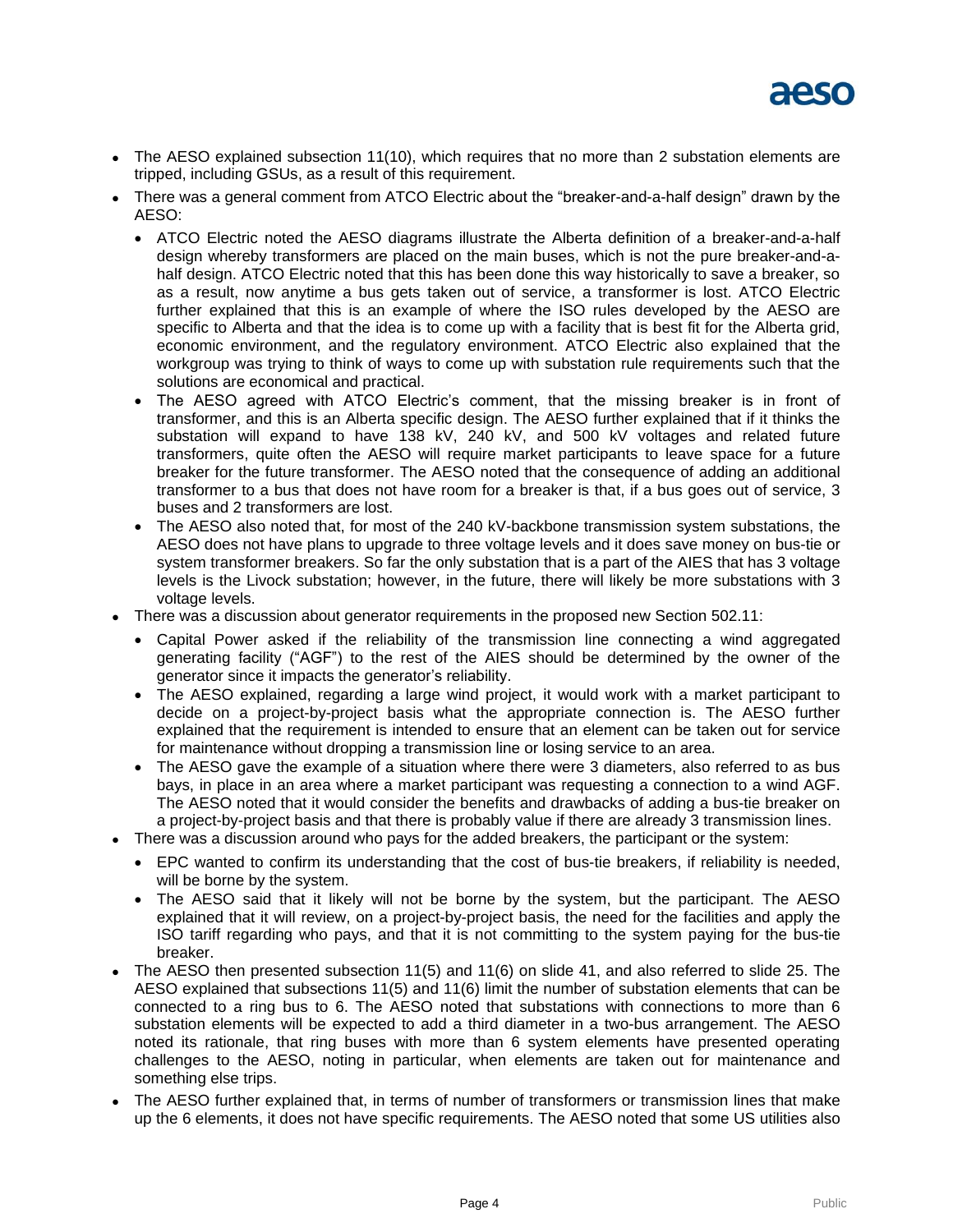

limit the number of transformer terminations and transmission lines. The AESO commented that it is not proposing to a limit on the number of transformers or transmission lines.

- There was a discussion to clarify this requirement:
	- EPC asked if there is any requirement on number of elements connected on a ring segment. EPC explained that it has multiple substation elements, specifically multiple transformers connected to the same node, between ring breakers at some of its substations.
	- The AESO noted that this would not meet the proposed new Section 502.11.
	- EPC agreed with this point.
- The AESO then presented subsection 11(7) and 11(9) that relate to the AESO's requirement to provide information on the ultimate substation design requirements and the TFO's requirement to design the high voltage bus such that the ultimate design can be realized without relocating any existing substation elements except a termination connecting a bulk transmission line. The AESO explained its rationale that this ensures initial and long term costs are considered when determining its initial design.
- There were no comments from market participants on subsections 11(7) and 11(9).
- The AESO then presented subsection 11(8), the high voltage bus minimum current capabilities, which are found in Table 6 of the proposed new Section 502.11.
- The AESO also presented a summary of the main points made by attendees regarding Table 6 at the September 10, 2019 Stakeholder Consultation Session, which includes a question regarding why the AESO is asking for more capacity than what the facility immediately requires, and that the AESO heard feedback that minimum continuous current ratings may not be enough for certain 500 kV buses.
- There was a discussion on the 500 kV substation component requirements in Table 6:
	- Capital Power asked the AESO if Table 6 is stating that, for a 500 kV transmission line terminal, the equipment, between the 500 kV bus and the 500/138 kV load transformer, is required to be rated at 3000 amperes ("A"). Capital Power noted that it is concerned about the short piece of line to their generators, which are operated at much less than 3000 A, further noting that one of the lines operates at 1000 A. Capital Power asked if there could be an exclusion for smaller generators.
	- ATCO Electric explained that 500 kV transmission lines are built with a thermal capacity of 2600 MVA, which equates to 3000 A and gave the example of Fort McMurray West. When the 500 kV transmission lines are built, they are built to meet the ultimate capacity. ATCO Electric then provided some further examples of transmission lines rated at 3000 A.
	- The AESO explained that, if it identifies that there may be future expansion then the requirements outlined in Table 6 would apply. The AESO further explained that the requirement would be dealt with in the project functional specification and that, on large 500 kV projects, apart from this requirement, there are hundreds of components in a substation and the AESO needs to be satisfied that all components are appropriately rated.
- There was a discussion about whether or not subsection 10(1) conflicted with subsection 11(8):
	- EPC noted that subsection 10(1) appears to contradict subsection 11(8), because subsection 10(1) states that the line terminal cannot be the limiting factor, while subsection 11(8) provides minimum values the substation terminals must meet, such as 600 A for 138 kV transmission line terminals.
	- EPC also asked why the line terminal and the transmission line ratings do not match noting that the minimum current rating is set at 600 A while the transmission line is 1200 A. EPC asked if, at a minimum, the minimum transmission line terminal rating requirement could match the line rating requirement. EPC noted that, in its view, the transmission line and its terminal is the same element. EPC further noted that it always has a disconnector on the transmission line first, and then it connects to the main bus.
	- The AESO explained that subsection 10(1) deals with specific equipment whereas subsection 11(8) deals with the bus. The AESO also explained that the rating values are absolute minimums. Nothing stops a market participant from going higher if there is a need for higher line capacity.
	- In response to EPC's comment regarding the 138 kV transmission line and the terminal being the same thing, the AESO responded that, depending on whether or not the bus configuration is a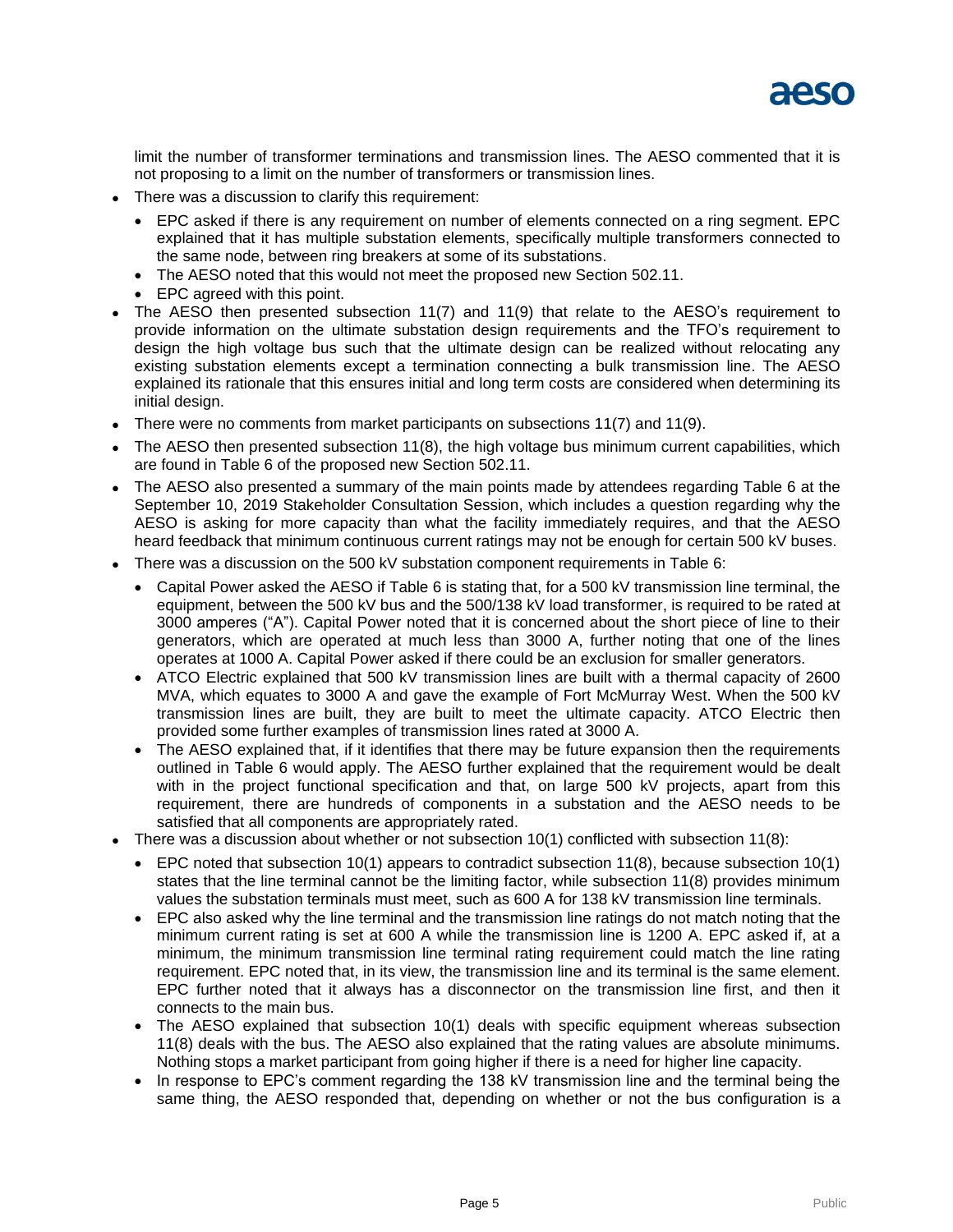

single bus, there may be line breakers, CTs, risers, or jumpers, and then the 138 kV transmission line would connect to a bus.

- The AESO further explained that in its view, EPC is asking why 600 A is specified for the cross bus for 138 kV facilities, and that, with simple buses there isn't a cross bus. The AESO noted that in the simple bus arrangement, there is a line terminal which is rated at 600 A, and a main bus which is rated at 1200 A. The AESO further noted that the 1200 A accounts for the fact that there may be multiple transmission line currents flowing on one single bus.
- The AESO commented that it understood EPC's concern and that it would review EPC's request. Specifically, that there are two different requirements on the same topic.
- ATCO Electric commented that 600 A could be interpreted to be the minimum rating, and if the line is rated higher, then subsection 10(1) applies.

#### **Alternating Current Station Service Supply System**

- The AESO presented the Alternating Current ("AC") station service supply system requirements, which includes a requirement for major substations to have dual independent AC station service supply sources, and the rationale for this requirement.
- The AESO asked market participants if this is common practice on all substations, and a discussion on the topic followed:
	- AltaLink responded that it is common practice on major substations, and smaller substations would have a single supply source.
	- EPC noted it has a standard to install two major station service transformers ("SST") regardless of if it is a major or standard service station. EPC has two SSTs with a breaker on the primary side, and an Automatic Transfer Switch ("ATS") on the secondary side.
- There was a discussion about the inclusion of circuit switchers in the subsection 12(2) requirement:
	- Capital Power asked if the AESO considers a circuit switcher reasonable equipment to protect SSTs and if it allows circuit switchers in new installations. Capital Power explained that a circuit switcher functions like a breaker, but it is not a true breaker it is a "cheap breaker" and does not meet Institute of Electrical and Electronics Engineers ("IEEE") standard. Capital Power noted it is surprised the AESO accepts this kind of equipment as it really is not up to the same reliability and performance as a circuit breaker. Capital Power further explained that a circuit switcher can be a variety of products and wanted to know if there were specific requirements for the circuit switchers. Capital Power asked if, for example, the circuit switcher has to be rated to 40 kA.
	- Maxim noted that its understanding is that breakers are the ones that really interrupt the fault; circuit switchers don't have as much fault interrupting capability that a circuit breaker does. Maxim also commented that circuit switchers are usually used to switch loads and load currents, not fault currents.
	- The AESO responded that it would be acceptable to use a circuit switcher and that the circuit switcher should be rated for the fault levels it is exposed to. The AESO explained that the requirement relates to transformer terminations, so a circuit switcher may be acceptable because a reclosing mechanism is not required. The AESO further explained, in terms of interrupting capability, some circuit switchers can handle short-circuit current levels of 40 kA or higher, but it is hard for them to do so. The AESO noted that a circuit breaker will be required if circuit switcher is not sufficient to meet the expected short-circuit current levels.
- There was a discussion about the subsection 12(2) requirement that the SST requires a capacity of 3 MVA or more:
	- ATCO Electric noted that this requirement is related to SST, predominantly where TFOs operate and whereby power potential transformers ("PT") are not large enough to operate. ATCO Electric also provided its understanding that the reason the proposed capacity requirement for the SST is 3 MVA is because 3 MVA is the smallest size available for a 240 kV SST. ATCO Electric noted that, in a breaker-and-a-half bus arrangement, a 240 kV 3 MVA SST cannot be hung on a bus without a breaker or switcher. ATCO Electric also noted that, in situations where there is also a system transformer, a fault in a SST can take all of them down.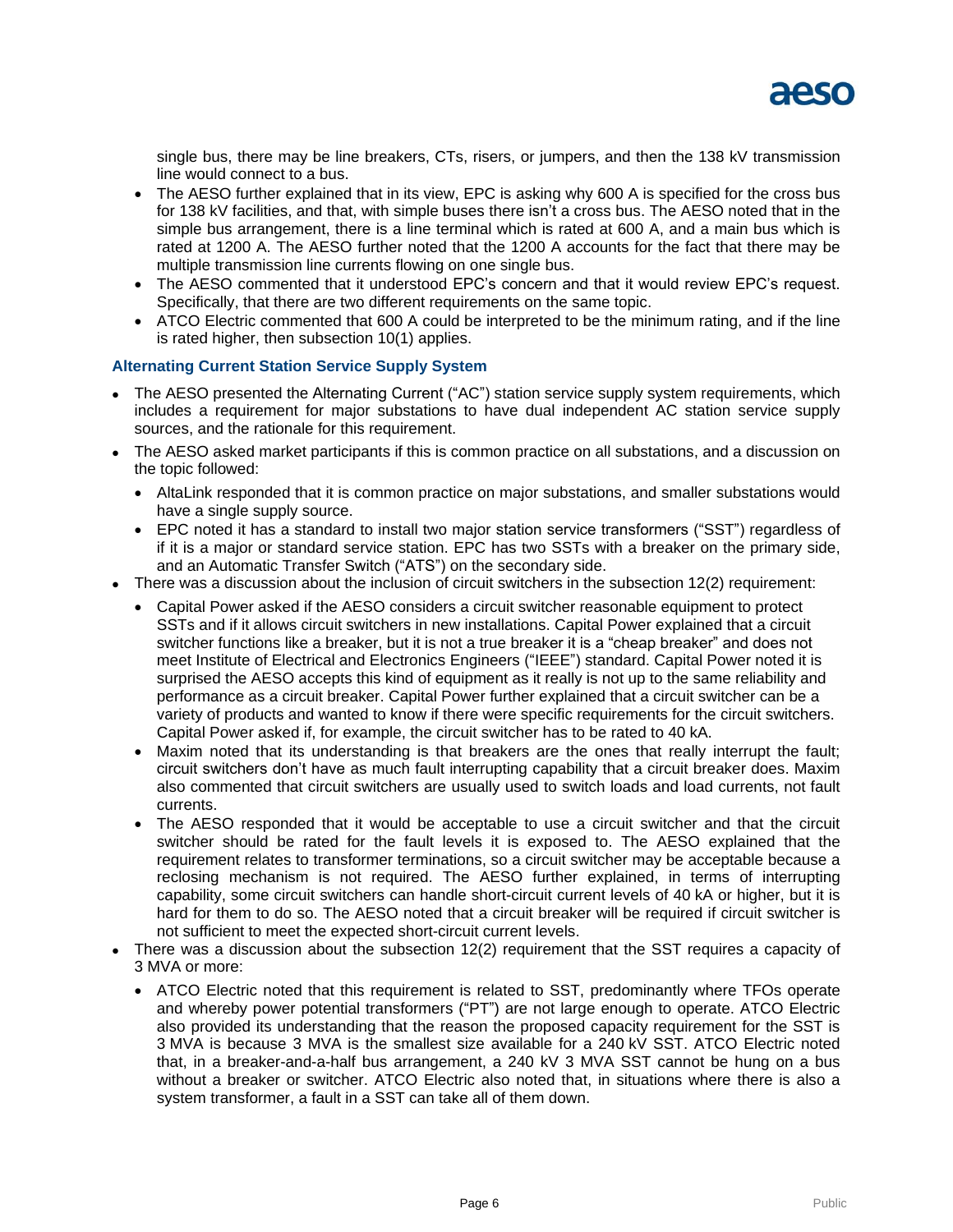

- ATCO Electric noted that subsection 12(2) requires a fault interrupting device for SSTs. ATCO Electric further noted that the main goal for substation owners is to find something that both complies with subsection 12(2) and accomplishes the intended purpose of isolating the SST without interrupting the rest of the facility.
- There was a discussion about the AESO requirement that equipment is able to handle short-circuit current level, which is often stated in the project functional specification:
	- The AESO explained that the initial and ultimate substation short-circuit current levels will be provided in the project functional specification. The AESO will manage the grid such that substation short-circuit current levels do not exceed the levels provided.
	- Capital Power agreed; however, noted that the proposed new Section 502.11 now states that a 240 kV circuit breaker has to have a minimum interrupting rating of 40 kA. Capital Power asked if this is a standard practice.
	- The AESO explained that the proposed new Section 502.11 obligates the AESO to provide the substation short-circuit current levels in the project functional specification, but it does not hardcode the actual value. However, 40 kA is typically the value provided by the AESO in the project functional specification for 240 kV breakers for their duty-cycle requirement.
- There was a comment about the difference between the level of reliability of isolation equipment for SSTs and other 240 kV equipment:
	- Capital Power asked why the station service requirements are any different than other 240 kV equipment since SSTs have the same amount of full current and the SSTs can affect the reliability of the substation. Capital Power also noted that a less expensive circuit switcher can also be bought if it has no reclosing capability.
- There was a discussion about whether subsection 12(2) is already covered under subsection 11(10):
	- AltaLink explained that the subsection 12(2) requirement is not necessary because subsection 11(10) states that, for major substations, more than 2 system elements cannot be taken out for any outage. AltaLink recommends that subsection 12(2) be removed because it is covered in subsection 11(10). AltaLink noted that if an SST is added to a substation it also needs to be added to the bus protection.
	- The AESO responded that if the requirement is covered under subsection 11(10), it could be removed. The AESO agreed to review this and decide. However, it noted that an information document ("ID") could provide further information.
	- AltaLink further explained that there are ways to design the substation such that all equipment is properly protected. AltaLink noted that the substation can be designed in such a manner that a circuit breaker may not be needed to isolate the SST. AltaLink added that the requirement for a SST breaker means the substation owner needs to pull in all the sensors and relays; however, if the requirements are based on the reliability required, then the substation owner probably doesn't need to put in all the sensors and relays because there are other options.
	- The AESO noted that if there is a breaker, there is the expectation to isolate and coordinate with the protection systems. The AESO further noted that it will take this away for further review to determine if subsection 12(2) is really needed. The AESO commented that because an SST with 3 MVA is rare, it can effectively be dealt with in the project functional specification.
- There was a discussion about the prevalence of major substations:
	- The AESO asked AltaLink how many major substations would have SSTs that are greater than 3 MVA.
	- AltaLink explained that its HVDC substation is the only substation it has that is that large.
	- The AESO explained that it is not a widespread application; however, it will take away AltaLink's recommendations. The AESO also noted that if there is another HVDC substation needed, the AESO will look at the design in greater detail and could optimize it.

### **Direct Current Station Service Supply System**

 The AESO presented the direct current ("DC") station service supply system requirements and rationale for the requirement, specifically noting that the AESO proposed requirement is that major substations are required to have two independent battery banks and that all other substations have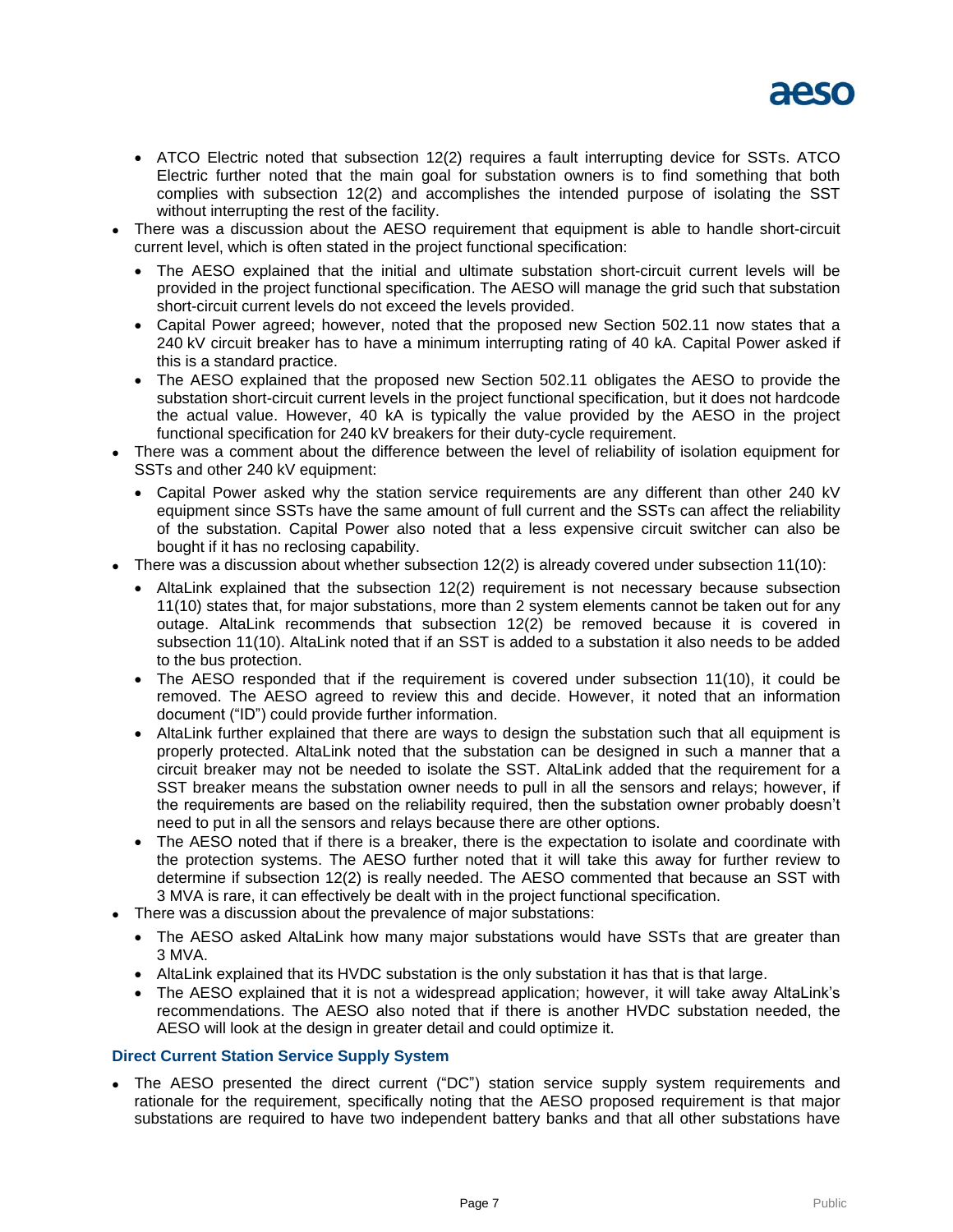

one battery bank, each capable of supplying all connected DC loads for 8 hours after the AC station supply is disconnected. The AESO also noted that, as the substation develops, the market participant is expected to stay ahead of the curve to meet these requirements. The AESO further explained that it is up to the market participant to decide when to upgrade batteries to meet the substation DC load requirement.

- There was an error found on Slide 45:
	- Capital Power pointed out the requirement in the slide deck is incorrect, notably that it says "a minimum of 24 hours or less charging time".
	- The AESO agreed and noted it is written correctly in the rule, that the requirement is that charging time should be less than 24 hours.
- There was a discussion about the battery types that would meet the subsection 13(1) requirement that *IEEE Standard 485 – IEEE Recommended Practice for Sizing Lead-Acid Batteries for Stationary Applications* be used to size the battery or an industry standard that the ISO approves:
	- EPC asked if a market participant would want to use something different than lead-acid batteries, would they need the AESO's approval. EPC used the nickel-cadmium battery as an example that met the IEEE standard.
	- The AESO responded that the AESO does need to approve the use of batteries that are not leadacid because it wants visibility of new technology. The AESO explained that if a market participant wants to use a different battery type, they should approach the AESO, explain the standard they are using, how it is equivalent in reliability, and how it meets the AESO's minimum requirements, and the AESO would listen.
	- ATCO Electric explained that subsection 13(1) speaks to battery sizing and that market participants can use the lead-acid battery sizing calculations to determine the amp-hour requirement for their battery bank. ATCO Electric further explained that, when a substation owner picks a different battery technology, it has to have same amp-hour capacity as a lead-acid battery bank and that IEEE Standard 485 is the only standard out there for battery banks.
	- AltaLink noted that for substations, it is less about the actual amp-hour and more about the actual voltage profile because the IEEE standard is based on the voltage of the equipment. AltaLink further noted that amp-hour is secondary as it depends on the voltage of the battery output.
	- ATCO Electric spoke to amp-hour as this is how batteries are sized, but AltaLink is correct.
	- The AESO explained that it plans to put information regarding battery sizing in an ID, including an indication that the next IEEE standard 1106 for nickel-cadmium is the AESO approved standard. The AESO further explained that, for lithium ion battery banks, the AESO understands that IEEE is making a standard and the AESO will adjust the ID if a new standard is published. The AESO also explained that the reason for subsection 13(1) is that it wants one consistent methodology to approaching battery sizing.
- There was a discussion about the battery sizing:
	- The CCA asked if the battery is sized to maintain power to the protection and control equipment only, and not to other functions, such as cooling, heating, and lighting.
	- The AESO responded yes to this question.
	- Maxim asked, regarding 8 hours of discharge time, what the AESO envisions for duty cycle for the connected load, such as the number of circuit breakers open and closed and operations. Maxim noted there is a separate standard for stationary batteries.
	- AltaLink explained that, at the workgroup sessions, it was recommended practice to choose duty cycle, and IEEE Standard 485 is the only guideline. AltaLink noted that the market participant can pick from plausible events for the substation.
	- The AESO explained that subsection 13(1) is written so that if a market participant cannot meet IEEE Standard 485, then it just needs to discuss it with the AESO. The AESO noted that it sounds like there are options in the IEEE Standard 485, and given that the AESO has simply referenced the standard, the TFOs can choose from the options. The AESO also noted that the blackstart plan will be based on 8 hours of operability.
- The AESO then presented and explained its rationale for subsection 13(4), which speaks to the requirements of battery rectifiers.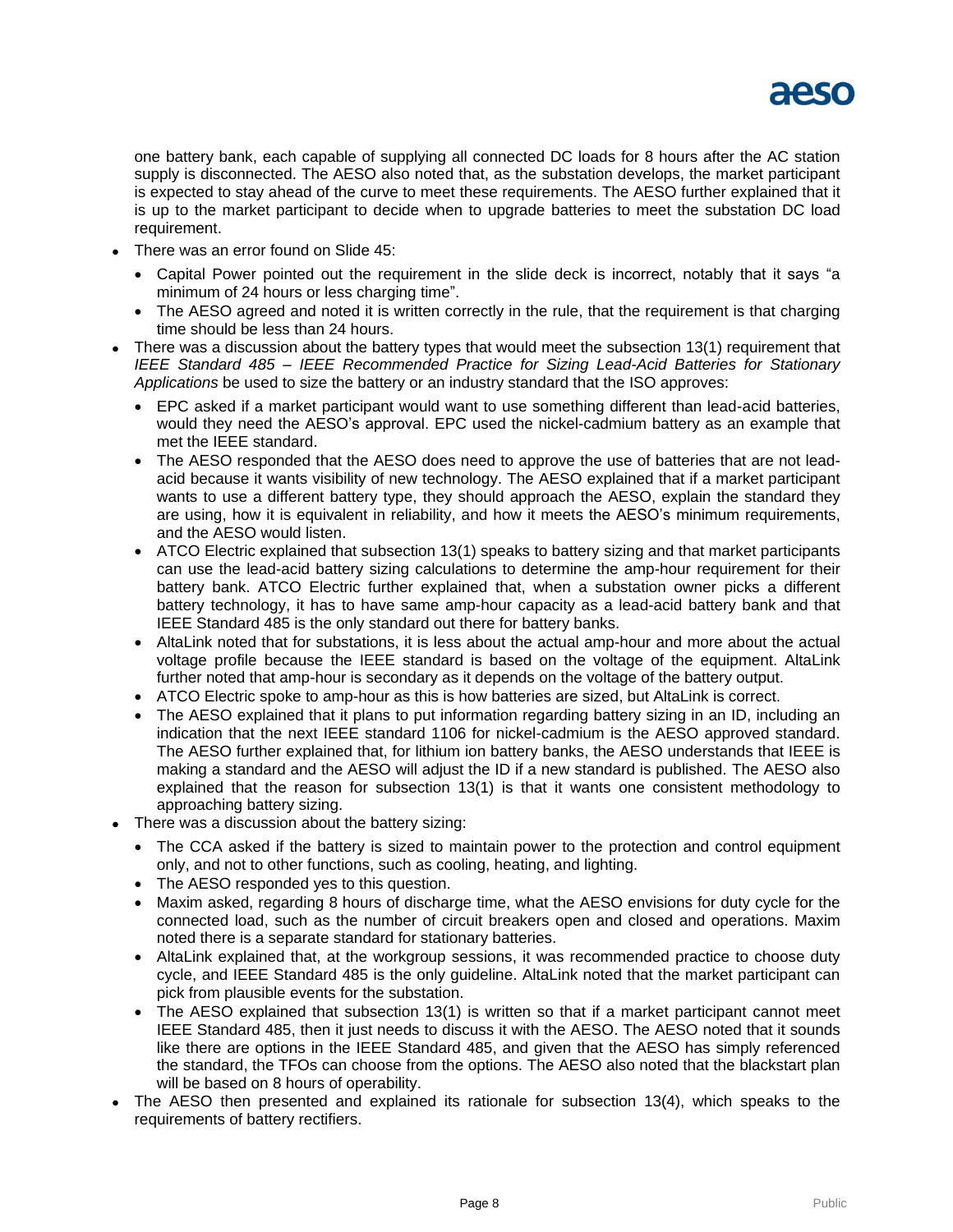

- There was a discussion about the requirement that the rectifier for the battery charger is capable of continuously supplying all direct current loads in normal operation:
	- AltaLink asked the AESO a series of questions including: clarification if the requirement is intended to ensure that it can supply load in normal operation and handle switching events if all batteries are gone; if so, it asked the AESO why batteries are needed at all. AltaLink noted that if the battery is disconnected, the charger cannot typically handle all switching events.
	- ATCO Electric noted the sizing of the rectifier is a function of the batteries being charged and that with a flooded cell it is between 20-50%. ATCO Electric further noted that the battery charger cannot be larger than that because the physics of the battery limit charger capacity, so this criterion can't be put in a rule.
	- The AESO explained that its intention was not to go beyond current practice, so it would review the proposed requirement for battery chargers to take full load when battery is disconnected.
- The AESO asked the attendees their opinion on the full-wave requirement in subsection 13(4) and if the attendees see the need to specify that the rectifier must be full-wave.
	- AltaLink responded that there is no need to require that the rectifier be full-wave because is it current practice. AltaLink also noted that, in the worst case, the market participant would damage their own battery or equipment.
- The AESO presented subsection 13(5), which includes the required characteristics of the independent battery banks for major substations.
	- Capital Power asked if one battery charger was sufficient for 2 battery banks.
	- The AESO responded that subsection 12(1) includes requirements on AC station service supply system sources and that some of these requirements would drive the chargers. The AESO gave the example of standby generators, which are independent chargers.
	- The CCA commented that a recharge time after a blackout of 24 hours seems long and that 12 hours seems reasonable.
	- The AESO responded to the CCA that the chargers have to be independent and that 24 hours applies if batteries are completely flat. The market participant can use the full 24 hours to charge as it sees appropriate.
	- AltaLink noted that subsection 13(5) states that the maximum recharge time is 24 hours. AltaLink also asked where the 24 hour limit comes from and if it was referring to the situation where there are 2 battery banks. AltaLink also noted that 4 hours likely provides enough time to be able to switch to AC service and have it back.
	- The AESO confirmed that AltaLink is saying that 4 hours is a reasonable time to get staff out to fix the failed charger.

### **Transformer**

- The AESO presented the subsection 14 requirements and its rationale for choosing those requirements. The AESO explained that it specifies the minimum rating of transformer to meet the needs of a customer or the transmission system and lets the TFOs manage their fleets appropriately. The AESO also explained that it usually only specifies emergency ratings for system transformers, which have a rated voltage of 500 kV or 240 kV. The AESO also noted that, in the past, the AESO has asked for 0.5-hour to 3.5-hour emergency ratings to get through specified contingency but it is fairly rare. The AESO explained that it specifies the transformer ratings in the project functional specification and subsection 14 requires market participants to use a recognized standard to ensure the transformer can operate at its required rating.
- There was a discussion about the relationship between FAC-008, *Facility Ratings* ("FAC-008") and subsection 14:
	- AltaLink noted that FAC-008 includes bulk electric system ("BES") requirements, which includes transformers with ratings above 100 kV. AltaLink asked if subsection 14 will be similarly applied to BES transformers or to load transformers as well.
	- ATCO Electric noted that if an emergency rating above normal rating is never specified in the functional specification and transformers were not tested, then TFOs are not required to report the emergency ratings under FAC-008 clause R3421. ATCO Electric further noted that, if this were the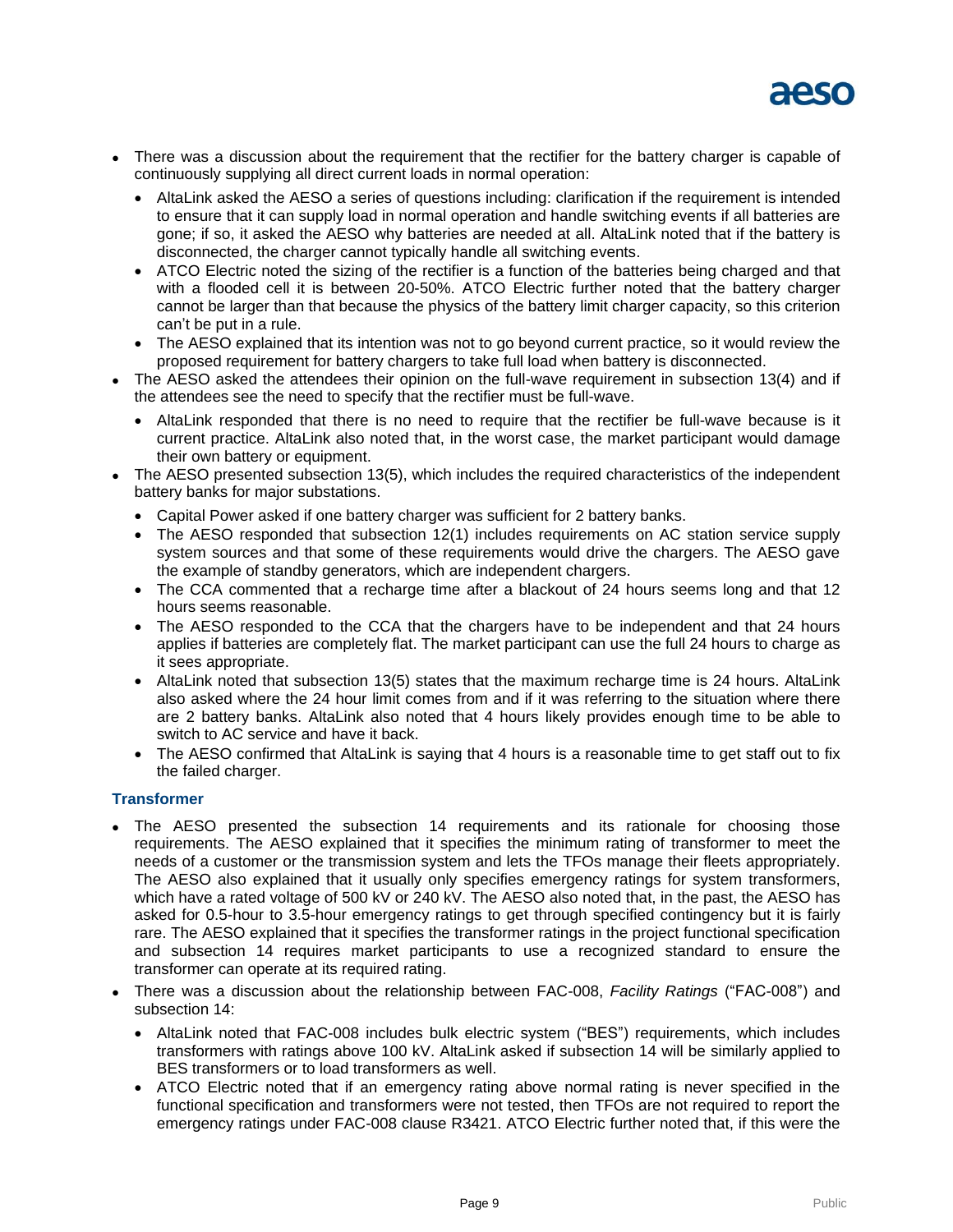

case, emergency ratings are the same as normal nameplate ratings. The concern is loss of life in case of overloading.

- The AESO explained that after the facility is built, but before energization, FAC-008 would kick in and the substation owner would need to provide ratings. The AESO further explained that the FAC-008 obligation refers to what the substation owner needs to submit regarding facility ratings. The AESO also noted that, for most transformers, the AESO requires only normal ratings. For major transformers, emergency ratings for 0.5 hours and 3.5 hours to address the specific contingency may be required. The AESO also noted that questions regarding FAC-008 should be submitted through the RFI process.
- There was a question about when a market participant would know if its project would require a transformer with overloading.
	- Maxim noted that transformers are long lead items and asked when it would know a transformer with emergency ratings was needed.
	- The AESO responded that it would likely be for system projects and that it would give adequate time.
- There was a discussion about the load cycle testing requirement outlined in subsection 14(2):
	- Capital Power asked a number of questions about the load cycle testing requirement, including what kind of test the AESO is referring to when it talks about a load cycle test; what are some sample overload ratings; and if the AESO expects the rest of the substations to handle that overflow situation. Capital Power noted that it was under the assumption that the transformer has to be tested and that its nameplate should specify the hours and capability. Capital Power also asked if GSUs would be exempt from this requirement.
	- The AESO responded that it does not intend to specify emergency ratings for GSUs. The AESO explained that emergency ratings would have been analyzed at the beginning of the project to determine if a transformer emergency rating would be required.
	- The AESO explained that, in the past, it has specified emergency ratings for transformers with a load cycle, and that it specified time durations the market participant must be able to load the transformer to that emergency levels in the first 0.5 hours and the next 3.5 hours, with an initial loading of 70%, the transformer must be able to produce 10% of capacity for 3.5 hours.
	- The CCA noted that overloading transformers impacts the transformer life and asked the AESO if it wants to do this testing on a new transformer at the factory.
	- ATCO Electric concurred that overload testing a new transformer at the factory is not good practice. ATCO Electric also explained that transformer testing can include a heat run to the nameplate rating; however, beyond that, overload testing takes life away from the transformer.
	- EDTI agreed overload testing in factory should not be a mandatory requirement.
	- The AESO responded that it likely would not want to overload a transformer at the factory and acknowledged that the opinions heard from the attendees were that testing to emergency rating had more risk than benefit. The AESO also noted that it would give consideration to modifying subsection 14(2). The AESO further noted that relying on manufacturer's transformer specification should be adequate enough.
- The AESO presented its proposed requirement and rationale regarding on-load tap changing ("OLTC") and asked if there are any concerns with the AESO pointing this requirement in a project functional specification.
- There was a discussion about the OLTC requirements and transformers with reverse capability.
	- ATCO Electric commented that the market is changing into bi-directional power flow with generation coming from distribution network and that OLTC transformers are for one-way power flow from the transmission network to the distribution network. ATCO Electric further commented that if this power flow turns around, this tap-changer model doesn't apply because controls are not set up to handle it; however, this is mostly a comment to just keep an eye on it for the future.
	- Capital Power noted that when it looks to connect a new generation project to the AIES, it often runs into problems connecting existing load substations with transformers that were bought without reversing power capability. Capital Power further noted that it is a small cost to consider purchasing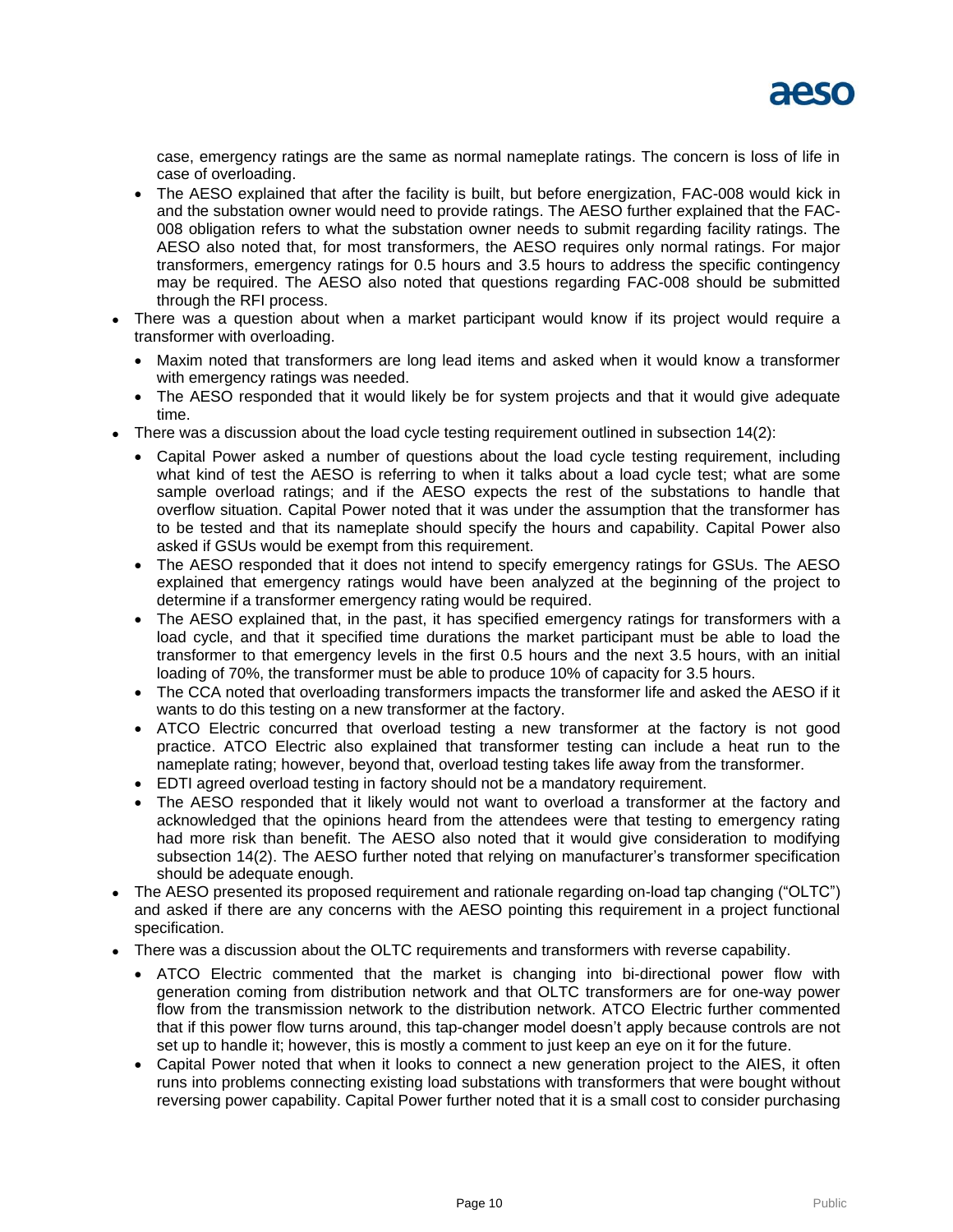

transformers with reverse power capabilities and that generation development is very hard to predict.

- The AESO noted that it appreciated the feedback and that there are initiatives underway at the AESO regarding distributed energy resources. The AESO responded that it will do its best to set up the transmission system to accommodate reversed flow it sees coming. The AESO noted that the vast majority of OLTC regulate on the high-side of the transformer right now. Generators mostly have off load tap changer transformers.
- There was a discussion about the impact on the OLTC on sparing.
	- The CCA commented that the OLTC difference on transformers will cause sparing issues and that standardization would be better. The CCA also noted that it would like to see standardized transformers because spares can be shared across province. This will save sparing costs.
	- ATCO Electric noted that they have a number of tap changer options depending on what part of the province the transformer is being installed in. ATCO Electric also noted that it won't change sparing strategy as long as there is decent flexibility in the rule.
	- EDTI noted that sparing would require AUC direction and asked the AESO if it is planning on including transformer spares in its tariff.
	- The AESO responded that each TFO manages their sparing and there isn't a provincial fleet of spares that is shared. The AESO also noted that it doubts that it will engage in TFO sparing. The AESO also asked if TFOs can speak to fleet management regarding standardization of the transformer.
- There was a discussion about the location of the OLTC on the transformer.
	- EPC asked if the AESO would be specifying where OLTC is located: the high side or low side.
	- The AESO responded that it is not specifying which side the tap changer must be on and noted that it is common practice and cheaper to install in on the high side.
	- $\bullet$  Maxim commented that the tap changer voltage range of  $+/10\%$  is the maximum system operating voltage is 155 kV. Maxim asked if this was normal or would the AESO want to the transformers to be operated higher.
	- AltaLink commented that capability has nothing to do with where the transformers are run.
	- ATCO Electric noted that the transformer high-side voltage typically doesn't move, so if it is operated at 146 kV, the nameplate will show 152 kV. The low-side voltage is going to be regulated between +/-10%.
- The AESO explained subsection 14(9), the loss evaluation requirement, and its rationale for the requirement. The AESO further explained that it is proposing to specify when loss evaluation is required by the market participant.
- There was a discussion about the loss evaluation requirement.
	- AltaLink asked if the AESO is going to have internal criteria for what level this will occur at.
	- The AESO explained it has not thought about it; however, the practice in the past was to specify for system transformers, which have a rated capacity of 400 MVA or higher. The AESO also mentioned that it has specified in a couple projects that loss evaluation was required and asked AltaLink when it has performed loss evaluations in the past.
	- AltaLink responded, saying that it does loss evaluation on all of their transformers. AltaLink also recommended that loss evaluation is required for all system-connected transformers because this is where loss will come from.
	- The AESO asked if the threshold is set at 100 kV for system transformers, would that work.
	- AltaLink responded that it would.
	- The AESO noted that it will have to establish something internally and put it in a rule.
- There was a discussion about subsections 14(10), 14(11), and 14(12), specifically that the facility owner must determine the impedance value of transformers, except for transformers with a secondary nominal voltage greater than 100kV, and step-up transformer for a generating unit or an aggregated generating unit facility, or an energy storage facility that has a rated capacity of 400 MVA or higher, which will be specified by the AESO in the project functional specification: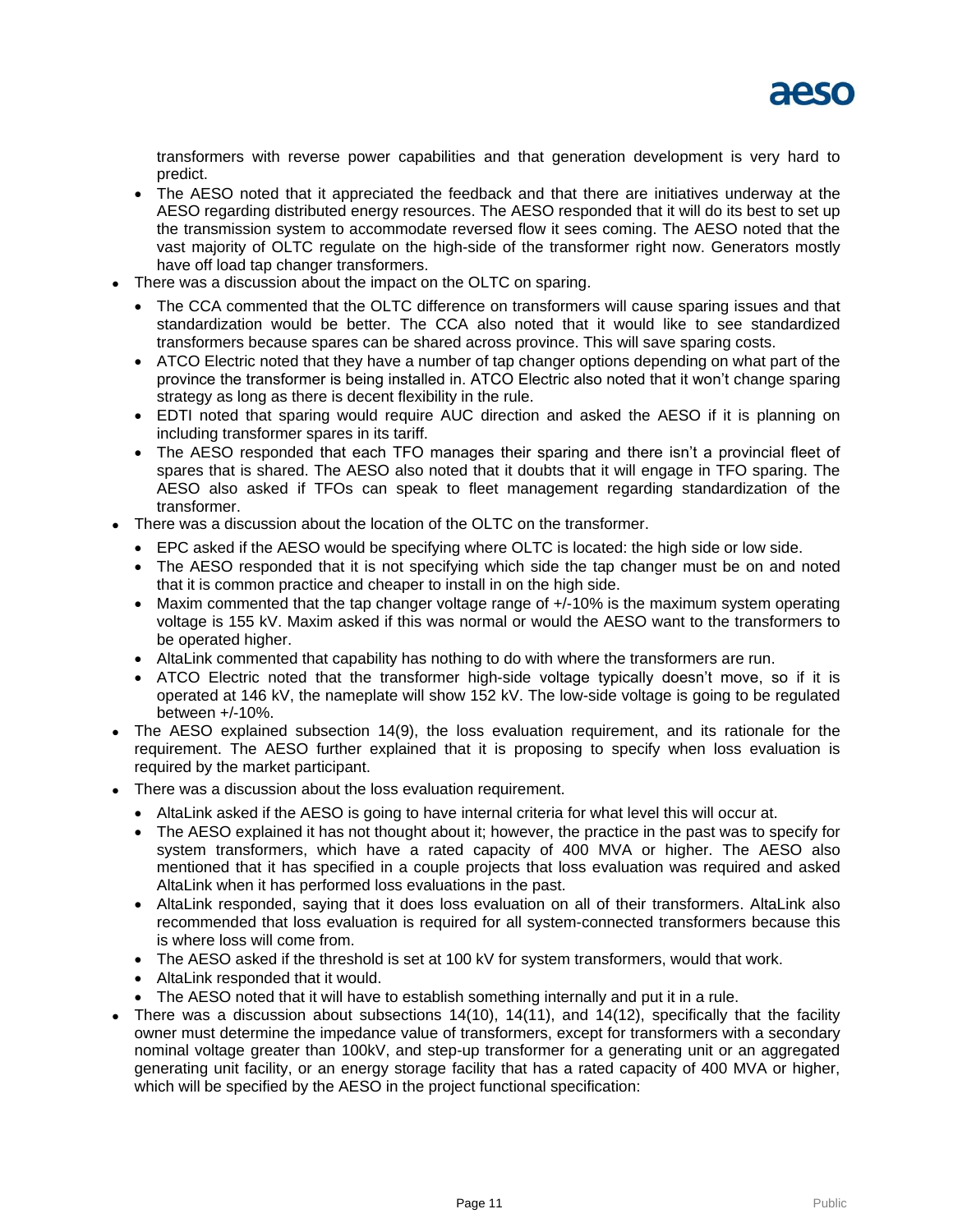

- Capital Power asked why the AESO wants to include GSUs and why the threshold for inclusion is 400 MVA. Capital Power noted that 200 MVA is generally the owner's responsibility and that, at 400 MVA, the power factor is different than most wind AGFs.
- AltaLink agreed with Capital Power because system transformers are specified where they get the most faults. AltaLink also noted that for GSUs, the AESO might want to be involved in any generation up to a certain size and that a 200 MVA is still a pretty big unit. AltaLink also asked the attendees if they can name a GSU that is greater than 400 MVA. AltaLink noted that Sundance would be around 450 MVA.
- Maxim commented that it is helpful to get these values well in advance of the project functional specification.
- The AESO noted that it would work with participants. The AESO agreed that 400 MVA is a high threshold and will discuss with planners to see if to should be lowered. The AESO also noted that for large energy storage facilities impedance will need to be specified.
- The AESO noted that projects are sometimes on critical timelines and the AESO tries not to cause delays.

### **Circuit Breaker or Circuit Switcher**

- The AESO presented the circuit breaker and circuit switcher requirements laid out in subsection 15 and the rationale behind it.
- There was a discussion about the subsection 15(4) requirement that circuit breakers on bulk transmission lines with nominal voltage of 200 kV or higher be capable of single pole operation:
	- Capital Power noted that single pole operation may be TFO common practice but it is not for wind farms. Capital Power further noted that market participant substations have no need for single pole operation and that it would like to see some wording in subsection 15(4) that excludes generators.
	- The AESO confirmed that subsection 15(4) states "unless the ISO specifies otherwise in the functional specification".
	- AltaLink commented that once the applicability of the rule is determined, then this may be applied to the system substations only.
	- The CCA asked if the AESO would ever deny generators an exemption to 15(4) and, if so, why not write it into the rule. The CCA also asked if there are 240 kV substations on the system right now that do not have single pole operation. The CCA asked where, in the foreseeable future, single pole functionality would not be needed and asked, if there is a transmission line that, for the next 10-20 years doesn't need single pole functionality, would the AESO automatically remove the requirement in the project functional specification. The CCA also asked if the requirement results in any cost implication to the transmission system.
	- The AESO, responding to the CCA, said that the majority of 240 kV are single pole operation capable but not all are implemented. The AESO said that historically it is a greater benefit in some places than others. The AESO also noted that the benefit can change over time. The AESO also responded that it believes AESO past practice was to require the capability for single pole operation; and that the AESO has gone back to market participants and asked for it to be installed. The AESO further noted that it has always asked for single pole capability on generation in recent years as it is beneficial to have the capability. In addition, the AESO responded that requiring single pole operation capability will not have cost implications to the transmission system.
	- AltaLink commented that the way the single pole operation requirement is worded today would limit the "stranded" capabilities because the way the requirement was presented in project functional specifications before was that all the breakers needed to meet that capability. In this case, the proposed new Section 502.11 requirement is specifically stating transmission line breakers. AltaLink further commented that it helps this way to mandate that all breakers have to have single pole operation.
	- Capital Power confirmed that this rule would not apply to transformer protection circuit breakers. It further commented that it is common in the US for the upstream circuit breaker to implement the auto-reclose for wind farm connections. Capital Power added that usually a 3-phase auto-reclose helps speed up restoration during outage without having to re-energize the line. Capital Power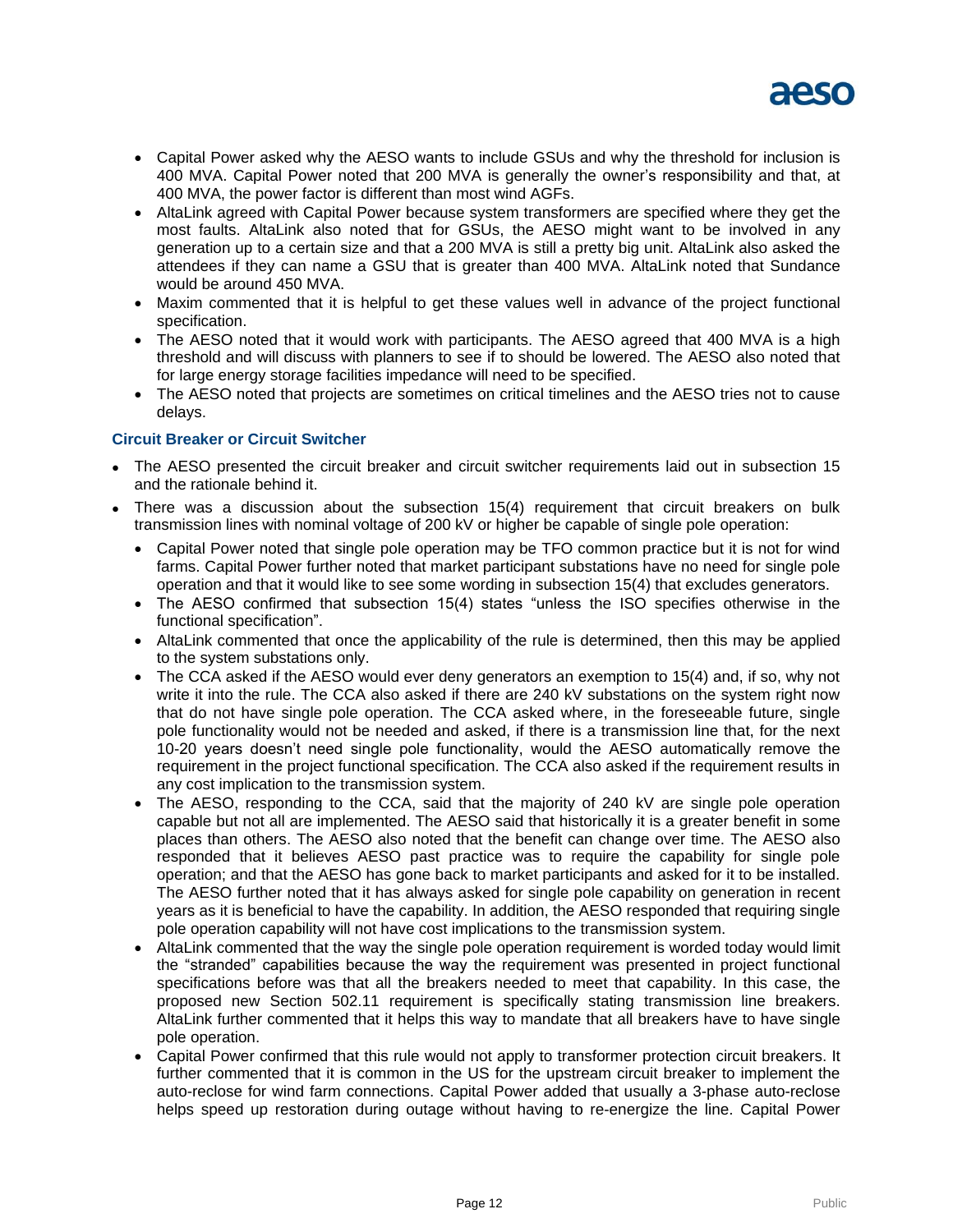noted that the main point is auto-reclosing. There is an advantage to having it on a radial line as well.

- AltaLink explained that the conversation is now back to a radial setup and that if the breaker is deenergizing it is more restoration than reclose now because there aren't two lines – single pole is usually only required when there are multiple sources. AltaLink suggested this could be a clarification that could be in the rule. It also suggested that radially-connected substations that have aggregated generation above a certain limit may also be brought into scope, but there is still no need for the breaker requirement because the substation does not have more than 2 lines.
- The AESO noted that technically it can be done. The AESO wants to control restoration and the default in Section 502.3 is to have the reclose capability and to let operators decide on how to reclose. The AESO also noted that this is current AESO practice, but if there was a particular situation where a deviation is requested, it can be discussed.
- There was a discussion about the single pole operation requirement outlined in Section 502.3:
	- The AESO explained that, in Section 502.3, the AESO would most likely want to sustain reclosing logic between the terminals if a market participant's substation is tapped to the transmission system. The AESO also noted that the market participant substation may trip, but the AESO will want to maintain its functionality. The AESO explained that if there is a dedicated radial to a substation, it does not see a need for the substation to meet this requirement.
	- The CCA asked if there was anything in Section 502.3 that requires a market participant to enable single pole operation and asked if it was up to the TFO.
	- The AESO noted that Section 502.3 would kick in. It also noted that, if the AESO sees that, it can hardcode it and not require it.
	- AltaLink explained that, depending on how to control it, it is more beneficial to open at zero crossing and that this is just outlining capability, just enabling capability for those systems.
- There was a question about the ability of circuit switchers to meet fault clearing time requirements:
	- The CCA asked if 230 kV circuit switchers will meet the required fault clearing time.
	- The AESO explained they have very specific requirements in the circuit breaker section in terms of interrupting time, and they must meet the minimum requirement as laid out in the interrupting time table whether a switcher or breaker is used. The AESO planners will run stability studies based on a maximum clearing time, and that would be partially based on breaker operating time. If the AESO went with a different number it would have to do a separate analysis regarding stability in and around the area, so if there is an additional breaker in the substation for these transformers, it would have to clear in the same time period.
- There was a discussion on the cycle time requirements outlined in Table 7 of subsection 15(3):
	- ATCO Electric explained that, given its circuit breakers operating voltages, it procures breakers that are 300 kV and it has used that type of breaker since the late 1970s.
	- Capital Power commented that its first impression is that the circuit breaker cycle time is the time it takes, after the trip signal is received by circuit breaker, for the circuit breaker to operate. Capital Power noted that 240 kV circuit breakers, as a standard for all vendors, have 3 cycle and that, for 300 kV circuit breakers, it is different - some are 2 cycle and some are 3 cycle. Capital Power also noted that a 2.5 cycle is not common, so if Capital Power had to buy a 2.5 cycle breaker, it would end up with a 2 cycle circuit breaker, which will significantly increase costs if implemented. Capital Power explained that compared to a 3 cycle circuit breaker, a 2 cycle circuit breaker needs more foundation, more structure, more wiring, and would require different operators. Capital Power also asked the AESO if it is changing the cycle time because it has a problem with protection coordination.
	- AltaLink noted that it has 230 kV breakers, but for its systems running at 260 kV, it uses 300 kV breakers. AltaLink also noted that it deployed 2.5 cycle circuit breakers, so it is incorrect to say there are only 2 or 3 cycle breakers. AltaLink commented that it has a 2.5 cycle breaker on which it performed testing and coordination and it operates fine.
	- ATCO Electric commented that the issue is total clearing time, which includes the protection operation and the breaker, and that subsection 15(3) is just looking at one element independently. ATCO Electric further commented that the AESO should identify total clearing time at near and far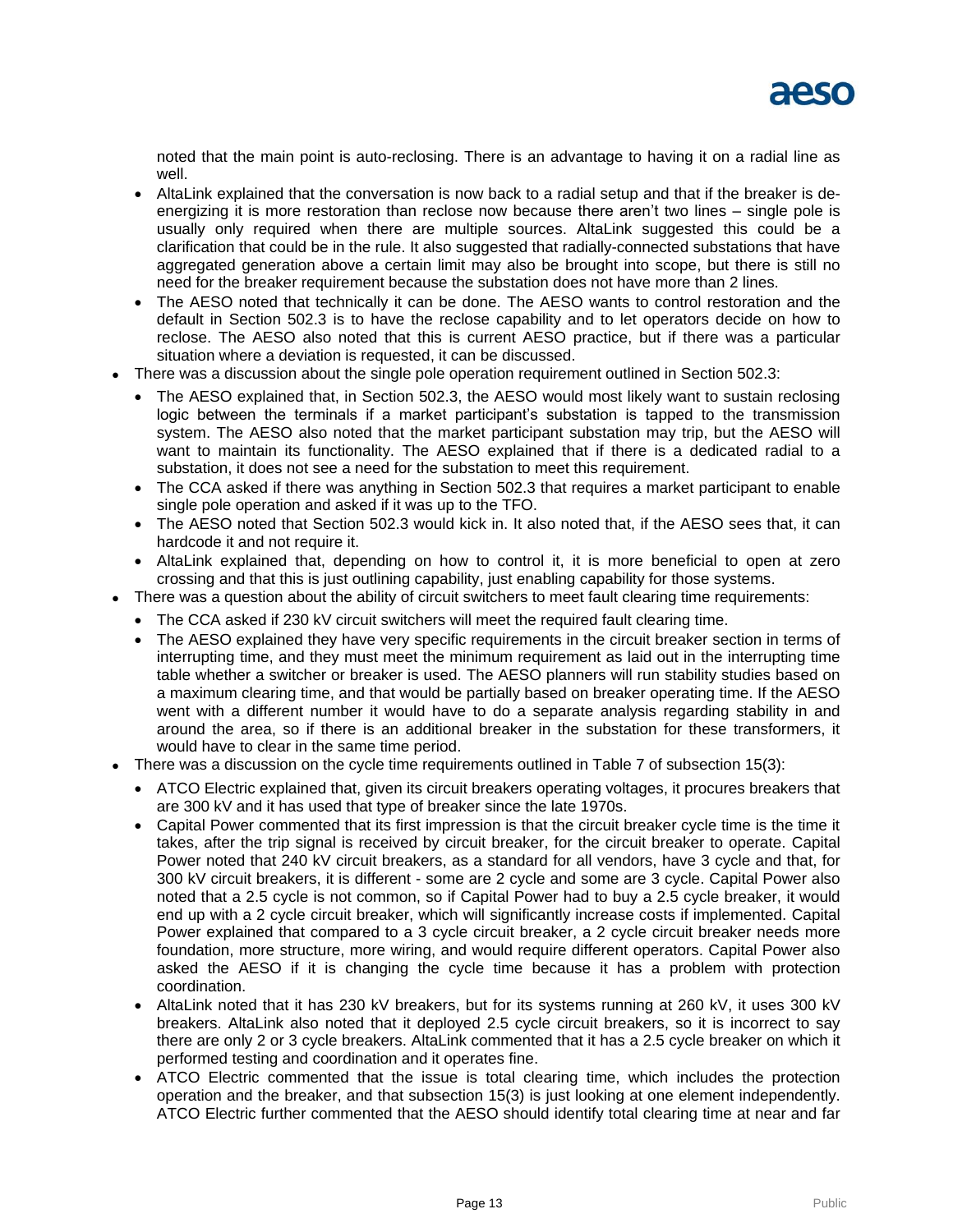end of the circuit breaker cycle time, and that the proponent should come up with a solution that meets the total clearing time independent of the actual breaker nameplate.

- EPC suggested using 3 cycles for 138 kV and 240 kV circuit breakers in subsection 15(3) based on industry availability and that if the AESO requires less in certain locations, it can be specified.
- AltaLink added that, instead of putting in a minimum requirement of 3 cycles, the AESO will need to know total clearing times from the beginning in order to give a margin.
- The CCA asked what the consequences were of going with 3 cycle circuit breakers and if there are jurisdictions that require 3 cycle circuit breakers. The CCA also noted that the price premium is the issue. The CCA also asked if subsection 15(3) could only be applicable for circuit breakers that affect the AESO and if the AESO could let generators decide their circuit breaker cycle times since it is their equipment that would be at risk. The CCA also asked if clearing times vary from place to place in the province, for example, one place needs 2.5 but everywhere else 3 is fine then why not require 2.5 for one region or substation.
- The AESO responded that there are places in the province where clearing times are extremely important because there are stability issues. The AESO asked market participants to move to 2 cycle circuit breakers a couple years ago and got pushback because one of the major manufacturers would have been excluded. The AESO noted that, as a result, it agreed to 2.5 cycle circuit breakers. The AESO further noted that it is now hearing that 3 cycle circuit breakers is a better place for a standard. The AESO explained that, from a system perspective, it is the total clearing time not the breaker operating time that matters; however, it tried to hardcode the clearing time into Section 502.3, and got a lot of pushback.
- AltaLink asked what was the minimum clearing time for 240 kV rather than looking at the exceptions and noted that a 3 cycle minimum has more to do with equipment.
- ATCO Electric explained that system design is paint by numbers, so when the rule requirements are set, like subsection 7(6) surge arrestors, we cannot shoot the arrow and draw a bullseye around where it lands and that becomes a prescriptive rule.
- Capital Power added that total clearing time can be another area.
- Maxim noted that that nailing everything together is tough because there is no system operating standard. Maxim assumed this value will be in the project functional specification.
- The AESO explained that it is aiming for something that is readily available and that can be competitively procured. The AESO also explained that when it runs into transmission system stability issues, it can change the protection systems to have faster total clearing times instead of adding transmission lines.
- ATCO Electric explained that anyone with the standards would meet this, noting that some foreign manufacturers may not meet the standards as they tend to build for their domestic market.
- The AESO noted that in the first round of stakeholder engagement, there was extensive discussion on clearing time and it was decided that the proposed new Section 502.11 would focus on individual equipment capabilities; that the proposed new Section 502.11 wasn't the appropriate place to discuss total clearing times. The AESO mentioned that this requirement was discussed internally with its engineers that perform stability studies, and it found that its engineers are quite happy with 2 cycles, can live with 2.5 cycles, and have concerns with 3 cycles.
- The CCA asked the AESO if its engineers are uncomfortable with 3 cycle circuit breakers everywhere or just in some areas. The CCA also noted that this is the dilemma between standardization and fit-for-purpose engineering.
- The AESO responded that the engineers were uncomfortable with 2 and 2.5 cycle on the bulk transmission systems, and that there are localized areas where 2 and 2.5 are not desperately required. The AESO noted that CCA's point was well taken.
- AltaLink commented that the AESO engineers may be worried about 3 cycles because they don't have a margin elsewhere. AltaLink asked what total clearing time the engineers are comfortable with and what the minimum clearing time is that is acceptable for the whole province. AltaLink commented that the AESO can set minimum requirements for equipment operation, that protection has its own limit, and then if specific areas don't meet the minimum, then change it. AltaLink also asked where clearing times would go if not in Section 502.11 as the clearing times originate in the substation.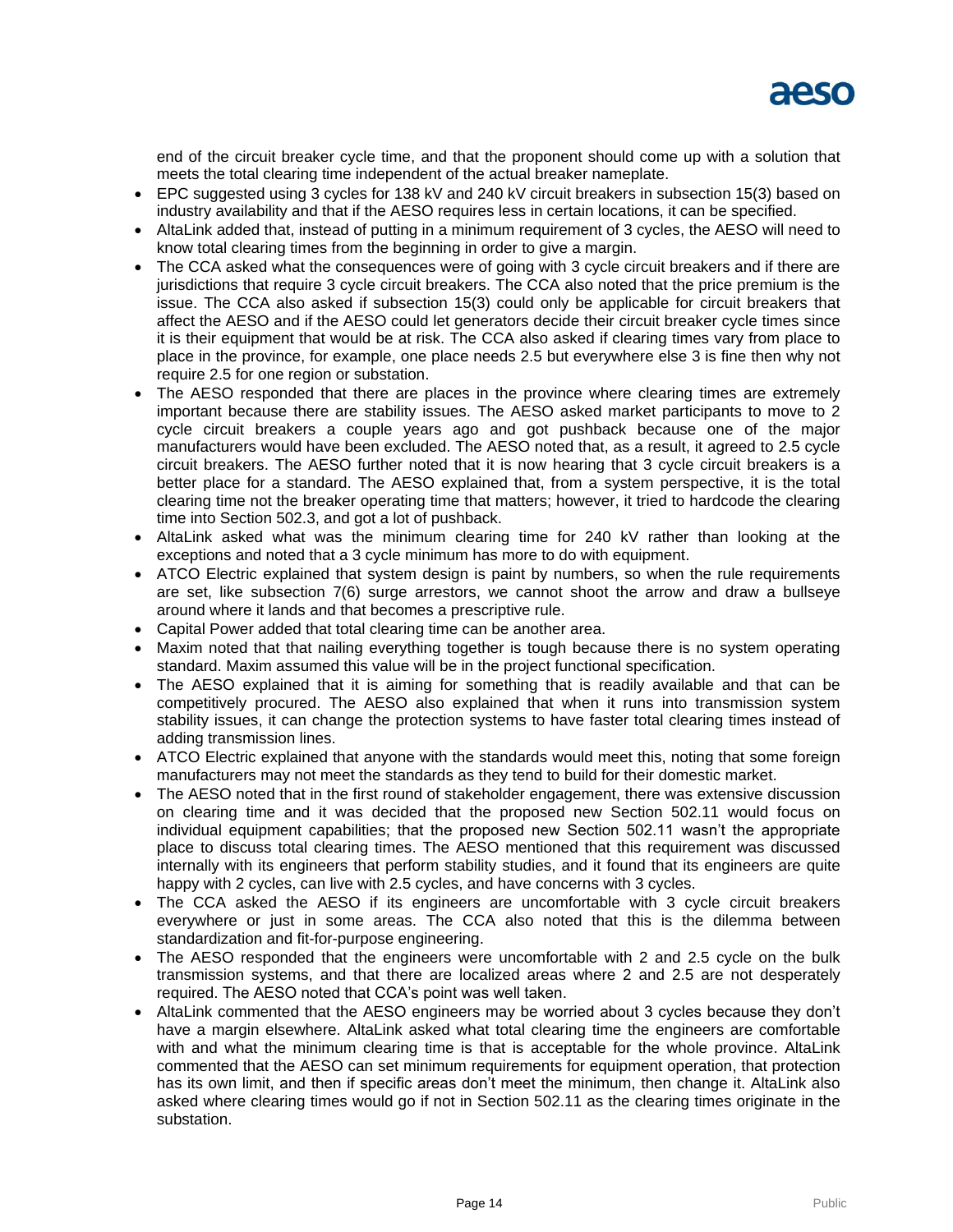

- The CCA asked if the rule could be adjusted to say that the market participant has to use the limits unless it can demonstrate it is meeting the clearing time requirements.
- ATCO Electric noted that, as a large fleet operator of breakers, if the AESO sets the cycle time requirement higher, it may choose to buy the breakers with lower cycle times to achieve cost savings through standardizations. ATCO Electric noted that standardization is an effective way to defend its spending.
- EPC noted that standard clearing times can be published if needed.
- The AESO commented that it does have standardized clearing times that planners use and noted that it has a lot to think about.

#### **Disconnect or Isolation Switches**

- The AESO presented the subsection 16 requirements and its rationale for requiring disconnect and insulation switches: to be tested in accordance with the IEEE C37 or IEC 62271 standards; and to have ice breaking capability.
- The AESO asked if there were any comments from attendees.
	- ATCO Electric commented that the requirement is a very low bar to clear, and that it would be surprised if anyone has trouble with the requirement.

#### **Shunt Capacitors and Shunt Reactors**

- The AESO presented its subsection 17 and 18 requirements for shunt capacitors and shunt reactors and rationale behind those requirements.
- There was a discussion about breaker and switcher use with shunt capacitor banks.
	- The CCA asked if there were cases where there is no breaker or switcher for a capacitor bank.
	- ENMAX responded that it had breakers or switchers for all its capacitor banks and that, where it has switchers, it is switching them out with circuit breakers because of reliability issues.
	- ATCO Electric responded that shunt reactors are sometimes part of a transmission line and that it does not have a circuit breaker that switches the reactor; however, it is still breaker controlled because the line cannot be operated without the reactor. ATCO Electric stated that this is a functional specification requirement, which supersedes the rule.
- There were questions about subsection 18(2), which requires the legal owner to review to switching transients:
	- ATCO Electric noted that neutral reactors can limit ground return current and recovery voltage, and asked who does the studies. ATCO Electric also asked if there was any element where the AESO would run studies in advance in order to given the legal owner more guidance. ATCO Electric noted that this requirement puts a lot on the legal owner to understand risk and consequence.
	- ATCO Electric commented that it would expand on the requirement to identify why the legal owner would need to do studies to trigger legal owners as to what type of expertise it needs to engage to properly study.
	- The AESO responded that its intention was for the legal owner to perform the studies and that the AESO does not intend to undertake studies.
	- There were general discussion about the subsection 18 requirements:
		- The CCA asked several questions; namely, if there were any cost implications, if the requirement was a change, why it is in the rule if it is what everyone does, and what value does the requirement add.
		- ATCO Electric added that the assumption is that, for anyone venturing into Alberta from a different jurisdiction that they should know what to do.
		- The AESO responded that the requirement represents a minimum standard design practice to manage transient. The AESO noted that it brought up the purpose of the proposed new Section 502.11 at the March 18 stakeholder session, which is to establish minimum substation requirements.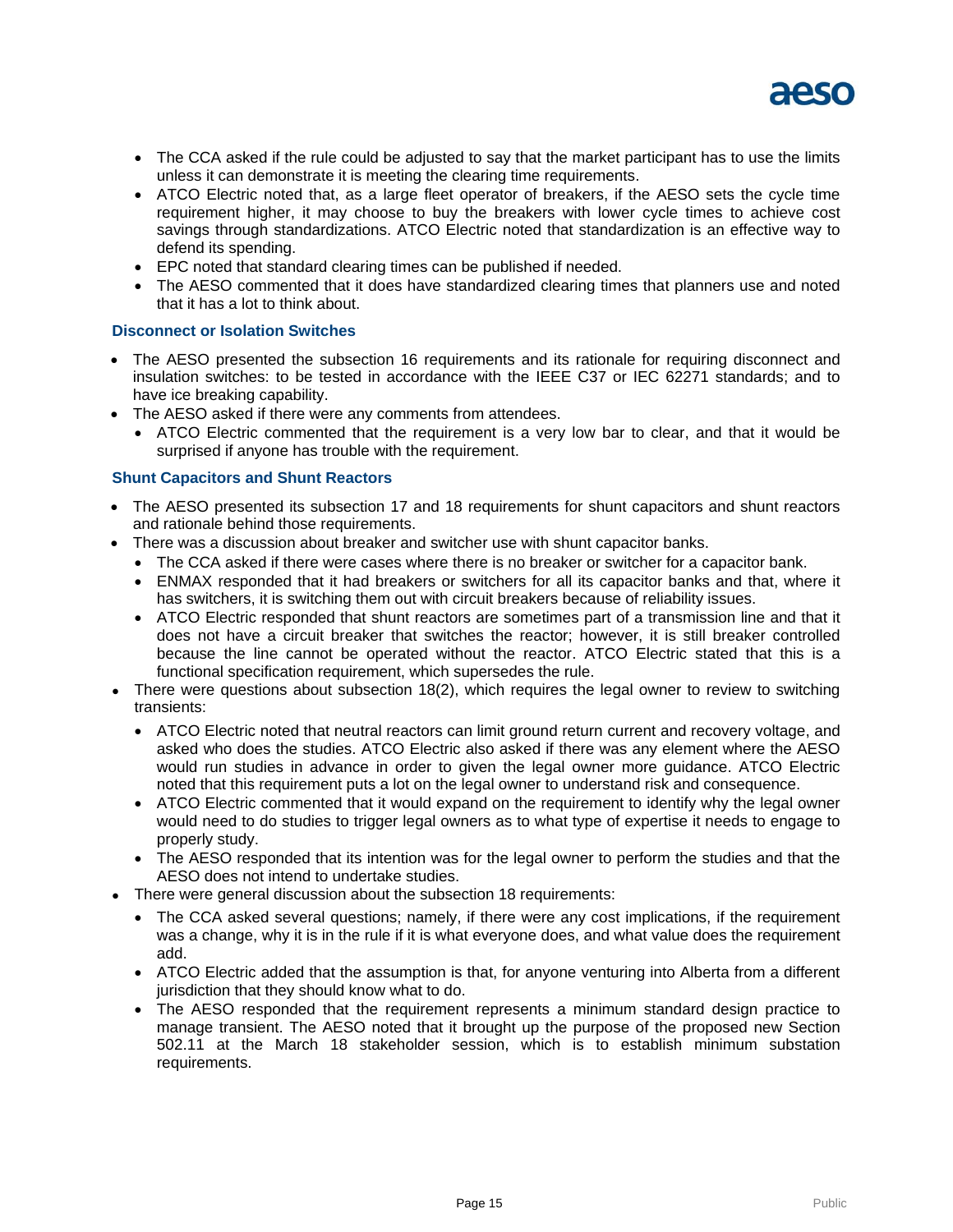

#### **Not Included – Site Remediation Requirements**

- The AESO then presented its rationale for not including site remediation requirements in the proposed new Section 502.11; namely, that it believes there are adequate requirements in other legislation, regulations and AUC rules, so it does not need to be mentioned in the proposed new Section 502.11. The AESO noted that the information regarding where the requirements are found could potentially be added in an ID, if everyone sees the benefit.
- There was one comment on this:
	- The CCA noted that it is ok not to include it, but that it has seen some exceptionally expensive oil containment provisions in some substations which have driven the cost up a lot. The CCA further noted that it does not always understand why that is, because sometimes it is nothing and sometimes it is a lot; however, it is not asking the AESO to help, it is just saying there is a need to figure out a way to deal with it.

#### **Additional Discussion**

- The attendees asked to discuss several proposed new Section 502.11 subsections that were discussed at the September 10 meeting:
- There was a discussion about subsection 6, which contains the grounding requirements.
	- Capital Power asked if there was any way to include in the rule, that grounding shield wire is required at both ends.
	- ATCO Electric responded that the ground grid studies will drive that, noting that a multi-grounded shield wire and a ground grid work in tandem and that it deals with the concept of current division. ATCO Electric added that a substation ground grid has a much lower resistance than that of the transmission line; so that is modelled in the grounding studies.
	- Capital Power explained that it had an instance where the TFO refused to ground the shield wire in Capital Power's substation because it wanted to isolate its ground grid. Capital Power noted that there were big issues, and that the shield wire, which is also the optical ground wire ("OPGW") is the only communication for SCADA and protection, so instead the shield wire is grounded outside of the first substation and the OPGW runs down that structure and converts to fiber cable underground. It runs in the ground for 30 metres into the substation, which creates a lot of problems.
	- AltaLink commented on grounding and how it has changed over time. AltaLink further commented that a singular transmission line ground has zero to little effect on the ground grid and that the idea of connecting it is typically for direct stroke protection. AltaLink noted that it is irrelevant if it helps the grounding grid or not, it is mostly for workers on how they deal with issues out on the line, and that putting this in a rule is irrelevant.
	- The AESO is not proposing to add the requested requirement in the rule because it has been back and forth at different facilities regarding whether the shield wire should get tied into the substation or not. The AESO suggested that market participants may need to work through this detail with the adjacent facility.
	- The CCA commented that grounding the shield wire to the substation grid transfers the ground potential rise ("GPR") outside the substation and that in the substation there is a grid, outside there is not. The CCA noted that grids around the poles are sized for this GPR and it is not sure there would not be appropriate compliant grounding.
	- AltaLink responded that there are no "GPR rules" regardless of being in a substation or outside and that the requirement is for the substations to have safe touch and step. AltaLink explained that lines, historically, have never and probably will never have safe step and touch.
	- The AESO asked AltaLink if it is safe to say that when running studies, if the facility owner choses to connect the shield wire, the facility owner would address this topic at that time.
	- AltaLink responded that it includes the shield wire in its model.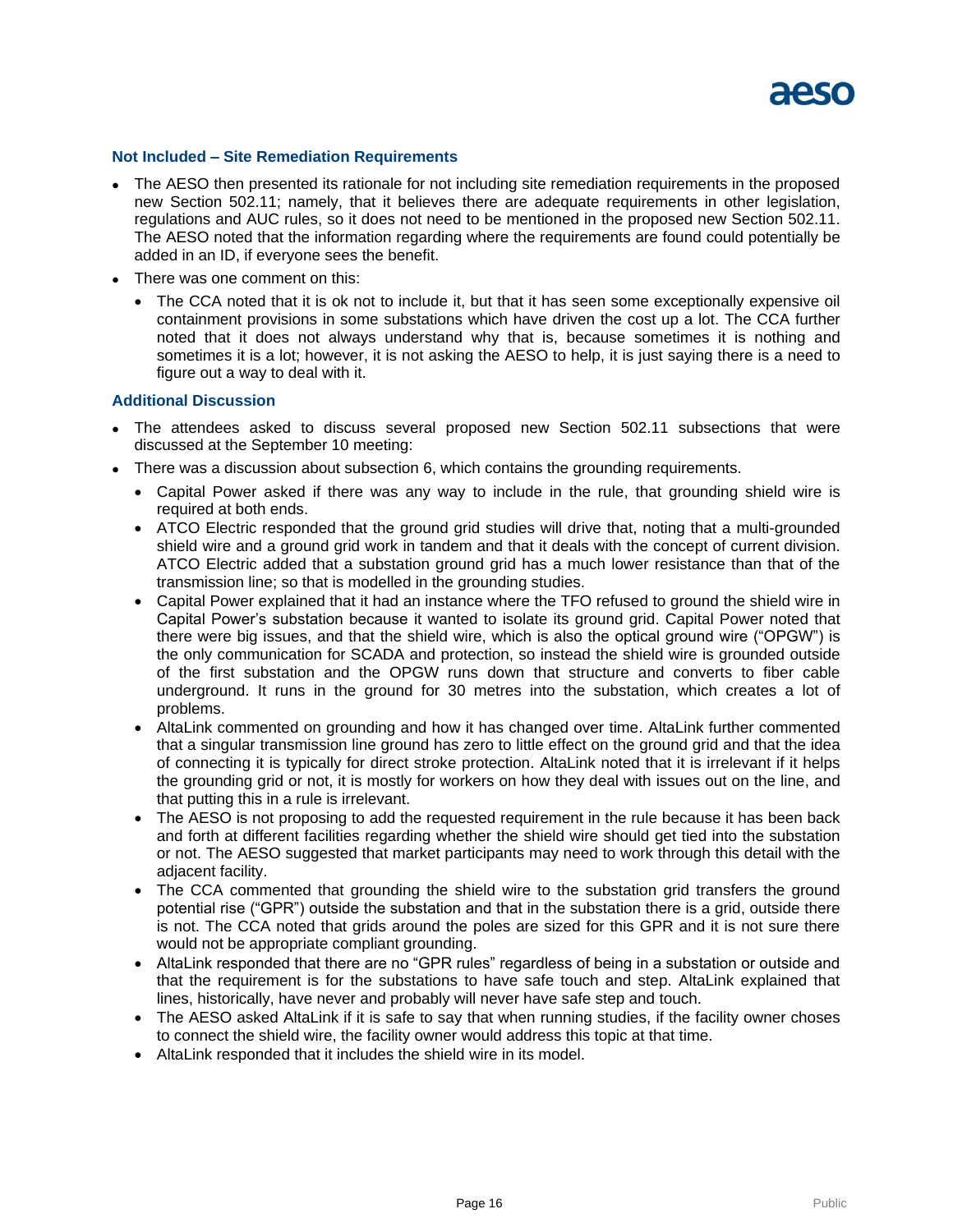- There was a discussion on subsection 7, which contains the lightning and surge protection requirements:
	- ATCO Electric commented that subsection 7 is about insulation coordination which carries into subsection 9. ATCO Electric noted that the concept is to protect equipment from transient events and asked what the proper level of insulation and surge protection is. ATCO Electric further commented that the proposed new Section 502.11 calls out common practice, which includes investing heavily in surge arrestors, especially for a transformer. ATCO Electric noted that insurance underwriters will not give insurance if the facility does not have lightning protection.
	- ATCO Electric noted that transmission lines are different and that when the workgroup discussed subsection 7(6), transmission line surge arrester requirements, the discussion was around protecting circuit breakers. ATCO Electric commented that it did not agree with the current wording of subsection 7(6), and that it had asked that surge arresters be required to be installed at transmission line entrances unless a transient study suggests they are not needed. ATCO Electric explained that if a facility owner is prepared to do the work, it should be able to do design and accept the risk while maintaining compliance to the reliability standards of the province. ATCO Electric also noted that the addition of surge arrestors may not decrease the risk to assets, but will increase the cost to facility.
	- The AESO responded that there was lots of back and forth on this requirement and that it had the impression that ATCO Electric was going to change its practice.
	- ATCO Electric explained that it is not discussing this internally at this time, but it is constantly reviewing its approaches to insulation coordination. ATCO Electric further explained that it does not have failure events related to it, so it is business as usual.
- There was a discussion about current limiting reactors:
	- The CCA asked if current limiting reactors are being installed to limit current in substations.
	- EPC responded that the only place it has installed grounding reactors is on the distribution system.
	- The AESO responded that the distribution system limits phase-to-phase or phase-to-ground, and at transmission levels may change locations. The AESO noted that it is approaching 35 kA in some parts of the province.
	- AltaLink commented that there is very little equipment that will see the ultimate fault current levels unless the circuit fault occurs on the equipment. AltaLink asked the AESO how far it was going to go on its bus design because AltaLink may exceed the ultimate fault current level, may have to replace equipment in excess of 35 kA and that it will need to go into the fault study results to provide other numbers.
	- The AESO will need to review facilities specifically and come up with a solution.
- There was a discussion about whether or not there would be an ID:
	- EPC asked if there will be an ID posted along with the proposed new rule.
	- The AESO responded that there would be if it thought there is information that needs to be in an ID, but that the ID should not be relied on.
- There was a discussion about major substations versus other substations.
	- The CCA commented that if a substation gets classified as a major substation, there is substantial cost and asked what criteria is used to determine what is a major substation. The CCA added that it has no issue with taking land.
	- The AESO responded that it will identify major substations and other substations. The AESO also responded that, when major substations were presented earlier, incremental costs were discussed, and that the AESO is in the best position to identify what the future of the province looks like. The AESO does not need it to be built upfront. As long as the substation owner is aware that the substation will become a major substation, it can allow space for future growth as well a provision for a second power supply.
	- AltaLink noted that if it knows that a substation is going to become major substation there is a lot that goes into an initial design to accommodate the substation becoming a major substation, not just land.